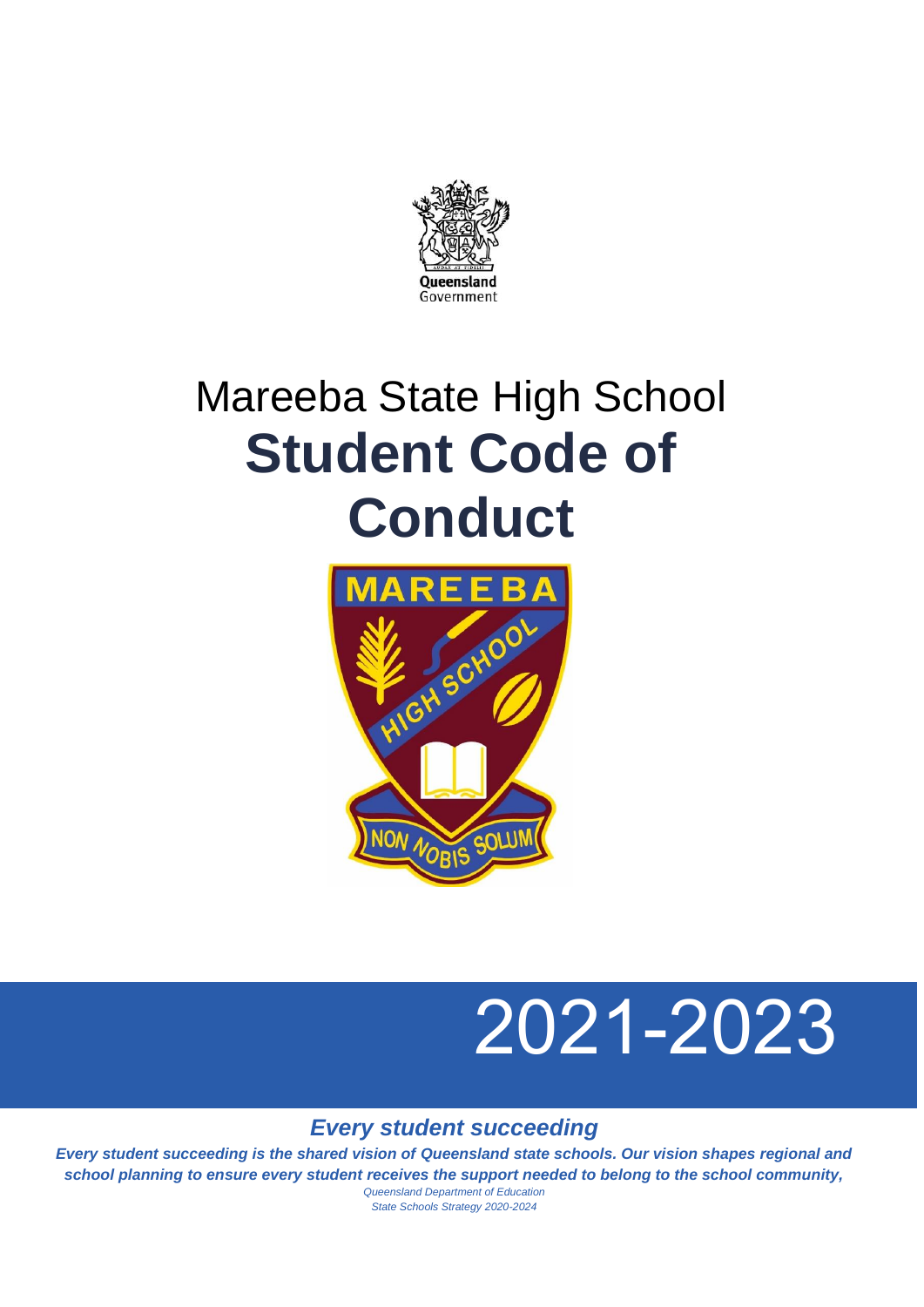## Contact Information

| Postal address:         | PO Box 1079 Mareeba Queensland 4880 |
|-------------------------|-------------------------------------|
| Phone:                  | 07 4086 2777                        |
| Email:                  | info@mareebashs.eq.ed.au            |
| School website address: | www.mareebashs.eq.edu.au            |
| <b>Contact Person:</b>  | Scott Whybird (Principal)           |

## Endorsement

| Principal Name:          | Scott Whybird |  |  |  |
|--------------------------|---------------|--|--|--|
| Principal Signature:     |               |  |  |  |
| Date:                    |               |  |  |  |
|                          |               |  |  |  |
| P/C President Name:      |               |  |  |  |
| P/C President Signature: |               |  |  |  |
| Date:                    |               |  |  |  |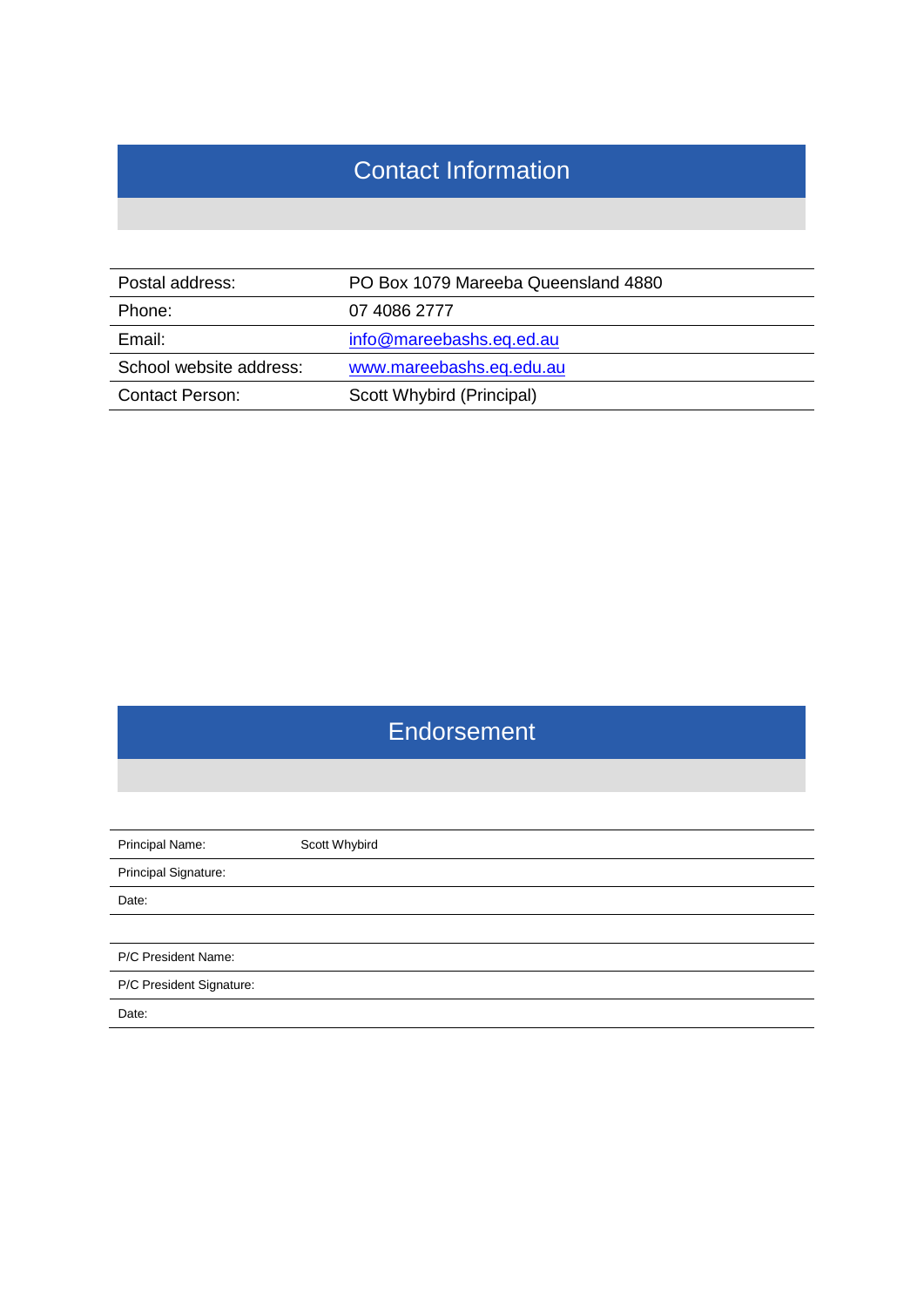## **Contents**

| Purpose                                                                                                                                                                 |                      |
|-------------------------------------------------------------------------------------------------------------------------------------------------------------------------|----------------------|
| Consultation                                                                                                                                                            | 5                    |
| Whole School Approach to Discipline                                                                                                                                     | 6                    |
| <b>PBL Expectations</b>                                                                                                                                                 | 7                    |
| Differentiated and Explicit Teaching                                                                                                                                    | 10                   |
| <b>Focussed Teaching</b>                                                                                                                                                | 11                   |
| <b>Intensive Teaching</b>                                                                                                                                               |                      |
| <b>Disciplinary Consequences</b>                                                                                                                                        |                      |
| <b>School Policies</b>                                                                                                                                                  | 19                   |
| Temporary removal of student property<br>Use of mobile phones and other devices by students<br>Preventing and responding to bullying<br>Appropriate use of social media | 19<br>20<br>22<br>25 |
| <b>Restrictive Practices</b>                                                                                                                                            |                      |
| <b>Critical Incidents</b><br>27                                                                                                                                         |                      |
| <b>Related Procedures and Guidelines</b><br>29                                                                                                                          |                      |
| <b>Further Resources</b>                                                                                                                                                |                      |

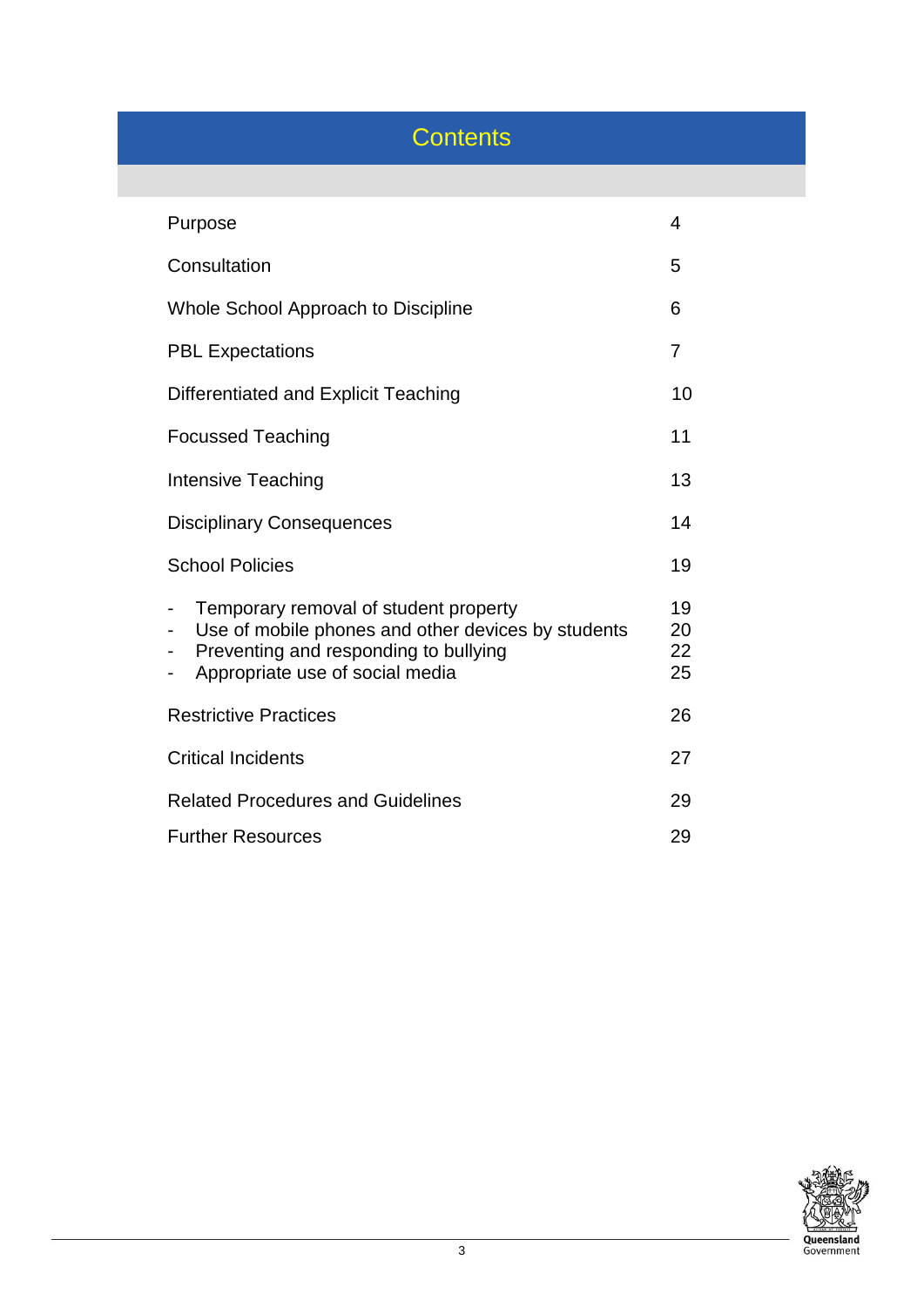## Purpose

The Queensland Department of Education is committed to ensuring every state school is a nurturing safe, supportive and disciplined environment, where all students can learn, achieve and reach their full potential. This approach underpins the work of staff at Mareeba State High School, who are committed to providing education that is responsive to the needs of all learners in our school community.

Our aim is to create and sustain the best possible environment for effective teaching and learning. Within this environment, it is anticipated that:

- Staff are consistently prompting for, teaching and reinforcing the development of selfdiscipline for all students
- All school community members are taking responsibility for their behaviour and respecting the rights of others

We believe that keeping parents and carers informed of our standards and processes is an important factor in working in partnership for the benefit of our students. Therefore this Student Code of Conduct has been developed to outline our systems for teaching positive behaviours, preventing problem behaviour, and responding to unacceptable behaviour.

Our ongoing aim is to enable our students to learn and demonstrate behaviours that are reflective of our four key values: **Respect, Organisation, Learning and Safety**. Keeping a strong focus on these core values will support the following desired outcomes:

- A quality curriculum that meets and responds to the diverse needs of all students
- High standards of work habits, manners and personal presentation
- Continuous improvement through innovative, responsive and accountable leadership
- Positive management practices which empower students to accept responsibility for their learning and behaviour
- The development of self-esteem, team work, respect and positive interpersonal relationships
- Innovative critical and creative teaching and learning practices incorporating new technologies
- The enhancement of learning opportunities through productive community partnership

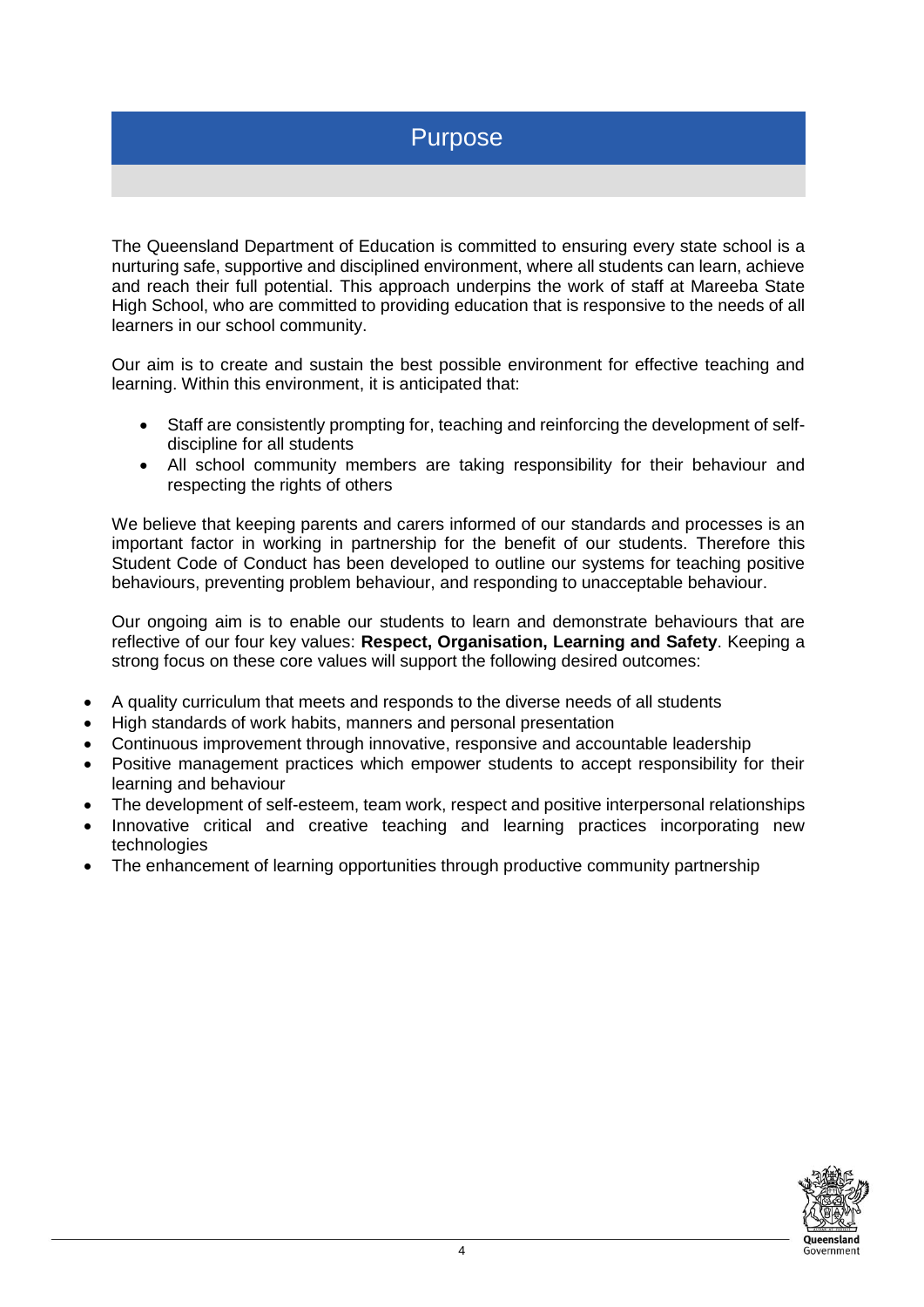## **Consultation**

The consultation process that informed the development of the Mareeba State High School Student Code of Conduct occurred in three phases.

In the first phase, we conducted a survey with staff on behaviour support practices at the school, to rate their current perceptions and rank priorities for improvement.

In the second phase, we reviewed the relevance of our previous Responsible Behaviour Plan for Students, and shared information on the process of developing the new Student Code of Conduct with staff. The meetings of the school's Positive Behaviour for Learning team also acted as an ongoing forum for sharing ideas and suggestions for improving the quality of behaviour support practices in the school.

The third phase of consultation commenced in Term 3, when a draft Student Code of Conduct was prepared and distributed for comment. This finished version, incorporating suggested changes and feedback from staff, was sent to the P&C Association meeting on 11/11/2020 for endorsement. At this meeting, the P&C Association unanimously endorsed the Mareeba State High School Student Code of Conduct for implementation in 2021.

To support everyone's awareness of the Mareeba State High School Student Code of Conduct, opportunities to provide information will be included as part of the enrolment pack, within the school website, and via the school's newsletter and Facebook page.

## **Review Statement**

The Mareeba State High School Student Code of Conduct will undergo annual minor updates to reflect changing circumstances and staff turnover.

A comprehensive review will be conducted every four years in line with the scheduled review process for the School Planning, Reviewing and Reporting cycle.

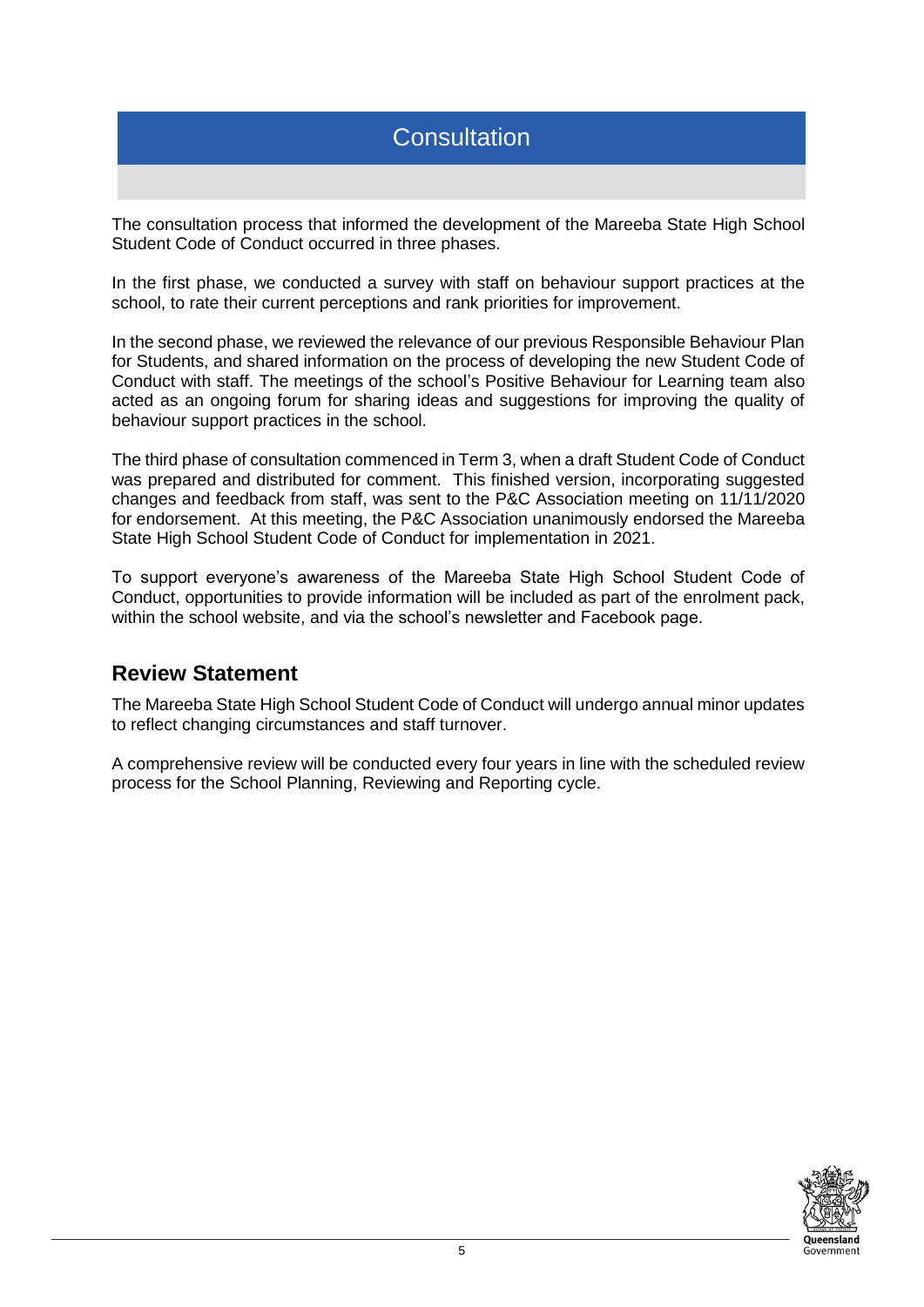## Whole School Approach to Discipline

Mareeba State High School uses the Positive Behaviour for Learning (PBL) framework to guide our actions in creating a safe, and supportive learning environment. This is a whole-school approach, used across all classrooms and informing all programs offered through the school, including sporting activities and excursions.

This approach acknowledges that the achievement of self-discipline, our goal for every student in our school, is dependent on first establishing schoolwide discipline.

Essentially PBL is a framework that supports schools to:

- Emphasise strategies that prevent or mimimise the likelihood of problem behaviour
- Retain a focus on the active teaching and reinforcement of positive behaviour
- View problem behaviour as an opportunity for re-teaching, alongside using fair and equitable consequences for misbehaviour
- Monitor and evaluate the success of these strategies, and problem-solve areas requiring improvement

A cornerstone of the PBL framework is the need for a consistent language for everyone to use when reinforcing expected behaviours. This is where our schoolwide values derive from -Respect, Organisation Learning, and Safety.

Having developed these four schoolwide values in 2012, the school has subsequently utilised the PBL framework to develop systems for:

- Identifying the student behaviours that exemplify these four values (see PBL expectations on the following page)
- Developing processes for actively promoting, prompting for and teaching these behaviours (i.e. a designated behaviour focus or 'Value of the Week', communicated to all students). In this way, students are more likely to learn and demonstrate expected behaviour because they hear the same consistent messages from multiple adults across the school day.
- Develop processes for encouraging and providing acknowledgment to students for demonstrating expected behaviour (e.g. our ROLstar strategy)

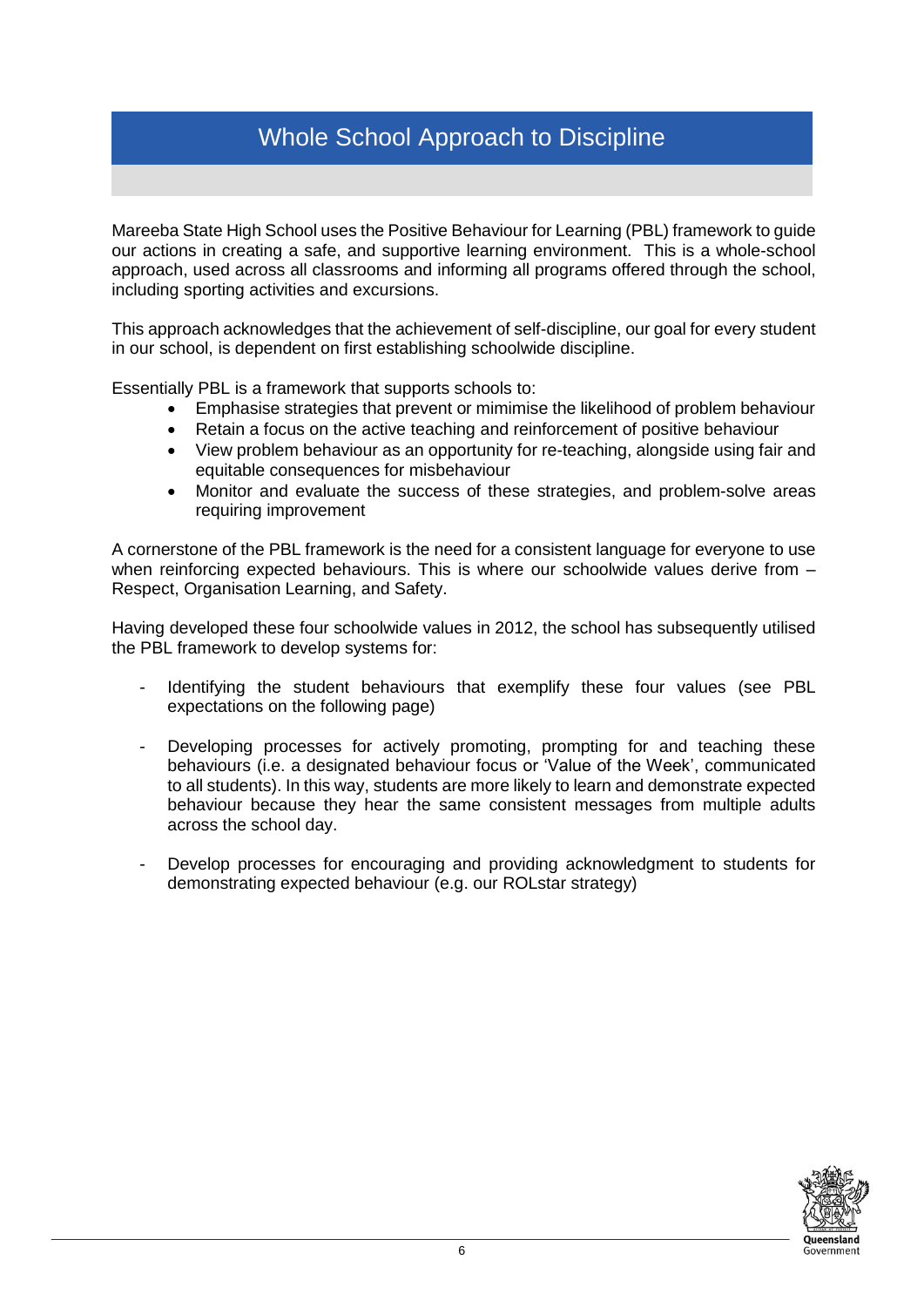## **Schoolwide Expectations**

Our school-wide expectations - Respect, Organisation, Learning and Safety - are guiding principles and reflect our desired outcomes for students.

We also believe that all adults in the school, whether visiting or working, should act as role models for our students – therefore they will also be meeting these same four expectations in all settings throughout the school day.



The table on the following page – entitled the 'Matrix of Expected Behaviour' illustrates these values in greater detail.

In short, it has been developed to answer the question : "What does *being respectful*, *being organised*, *being a learner,* and *being safe* actually look like and sound like?"

The Matrix is a table which describes these behaviours in detail, including expected behaviours for:

- \* All settings
- \* Classrooms
- \* School Grounds
- \* Tuckshop and Eating Areas
- \* Before and After School
- \* Online activities

Just as schools rely on the direction provided by their curriculum and pedagogical frameworks, success with student behaviour begins with clear behavioural expectations.

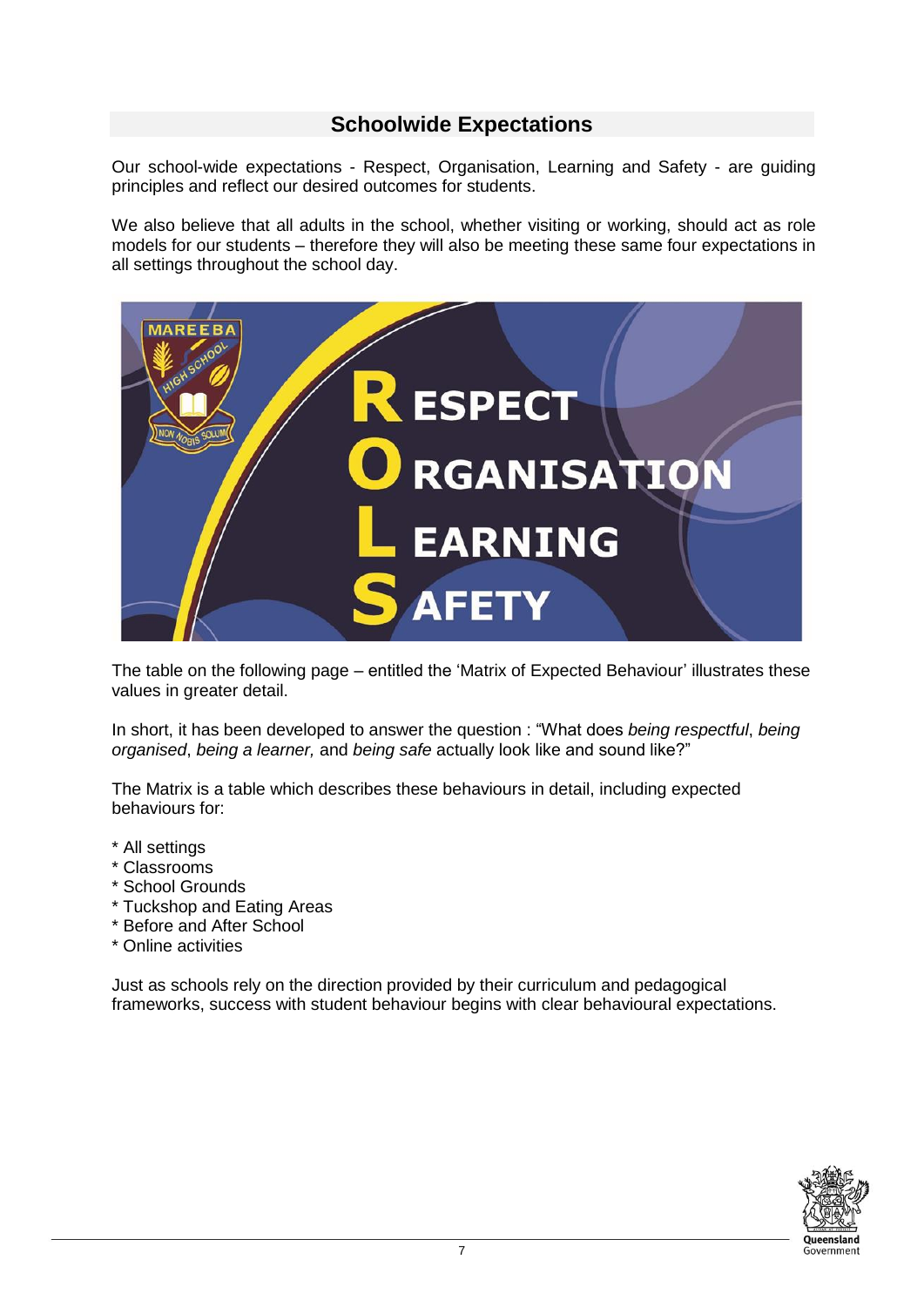|                                              | We are Respectful                                                                                                                                                                                                                                                                                                                                | <b>We are Organised</b>                                                                                                                                     | <b>We are Learners</b>                                                                                                                                                                                                                                 | <b>We are Safe</b>                                                                                                                                                                                                                                                                                                                                                                          |
|----------------------------------------------|--------------------------------------------------------------------------------------------------------------------------------------------------------------------------------------------------------------------------------------------------------------------------------------------------------------------------------------------------|-------------------------------------------------------------------------------------------------------------------------------------------------------------|--------------------------------------------------------------------------------------------------------------------------------------------------------------------------------------------------------------------------------------------------------|---------------------------------------------------------------------------------------------------------------------------------------------------------------------------------------------------------------------------------------------------------------------------------------------------------------------------------------------------------------------------------------------|
| <b>All Settings</b>                          | • Look, listen and follow staff instructions<br>• Use appropriate language<br>• Accept difference and show tolerance<br>. Be honest and take responsibility for our<br>own actions<br>• Show courtesy and consideration for<br>others, their property and the school<br>environment<br>• Show pride in our school and represent it<br>positively | • Bring required equipment.<br>• Be on time<br>. Be in the right place at the right time<br>• Wear uniform correctly                                        | • Participate in all activities and try new<br>things<br>• Complete all required tasks<br>• Keep an open mind and a positive attitude<br>• Ask for help if unsure<br>• Give our best effort<br>• Model positive behaviours to allow others<br>to learn | • Look out for others and seek help<br>• Keep our hands and feet to ourselves<br>• Use equipment for intended purpose<br>• Keep valuables in a safe place<br>• Look after property and our environment<br>• Show self-control<br>• Follow the safety rules of activities<br>• Show sensitivity to the needs and feelings<br>of others<br>· Sit, stand and move in a calm orderly<br>manner. |
| <b>Classrooms</b>                            | • Help others<br>• Use a respectful voice and manner<br>. Wait our turn to speak<br>• Respect others rights to learn and teach                                                                                                                                                                                                                   | • Line up quietly outside the classroom<br>• Arrive prepared<br>• Complete set tasks to the best of our<br>ability and on time<br>• Attend all lessons      | • Care about your learning<br>• Stay on task<br>• Strive to achieve your best in all class<br>work, homework and assessment<br>. Only use electronic devices responsibly<br>under teacher instruction                                                  | • Treat all equipment<br>with<br>care<br>as:<br>demonstrated                                                                                                                                                                                                                                                                                                                                |
| <b>School</b><br><b>Grounds</b>              | • Be considerate of others<br>• Show good sportsmanship<br>• Look out for others<br>• Respect others belongings<br>• Care for the environment                                                                                                                                                                                                    | • Stay in approved areas<br>• Keep areas clean<br>• Stay alert to unauthorised visitors and<br>inform teaching staff<br>• Move purposefully between classes | · Participate in organised activities e.g.<br>student council.<br>• Enjoy a relaxing and safe break                                                                                                                                                    | • Follow safe practices<br>• Report hazards to staff<br>• Keep to the left of the walkways and stairs                                                                                                                                                                                                                                                                                       |
| <b>Tuckshop &amp;</b><br><b>Eating Areas</b> | • Be courteous towards staff and students<br>• Respect the outdoor eating environments                                                                                                                                                                                                                                                           | • Place litter in the bin<br>• Monitor and maintain noise levels<br>• Have orders and payment ready                                                         | • Make healthy choices                                                                                                                                                                                                                                 | • Maintain personal boundaries<br>• Queue in a safe manner                                                                                                                                                                                                                                                                                                                                  |
| <b>Before &amp;</b><br><b>After School</b>   | • Respect personal space<br>• Speak politely<br>• Treat all property respectfully                                                                                                                                                                                                                                                                | • Keep area tidy<br>• Travel to and from school directly                                                                                                    | • Learn road rules and public transport<br>rules<br>• Learn and apply student driver policy                                                                                                                                                            | • Encourage others to act in a caring way<br>• Apply road rules around vehicles<br>• Board the bus in an orderly fashion<br>. Go directly into the school grounds on<br>arrival                                                                                                                                                                                                             |
| <b>Online</b>                                | • Use appropriate language and tone at all<br>times online<br>. Only share appropriate and considered<br>material.<br>. Only share information involving others<br>with their permission'                                                                                                                                                        | • Reference material appropriately                                                                                                                          | • Use to your time online appropriately and<br>efficiently to add to your learning                                                                                                                                                                     | • Only post appropriate images and nothing<br>that can identify you or your address.<br>• Report anything concerning or upsetting to<br>a trusted adult<br>• Keep personal details off the internet at all<br>times<br>• Keep your log in and password secure                                                                                                                               |

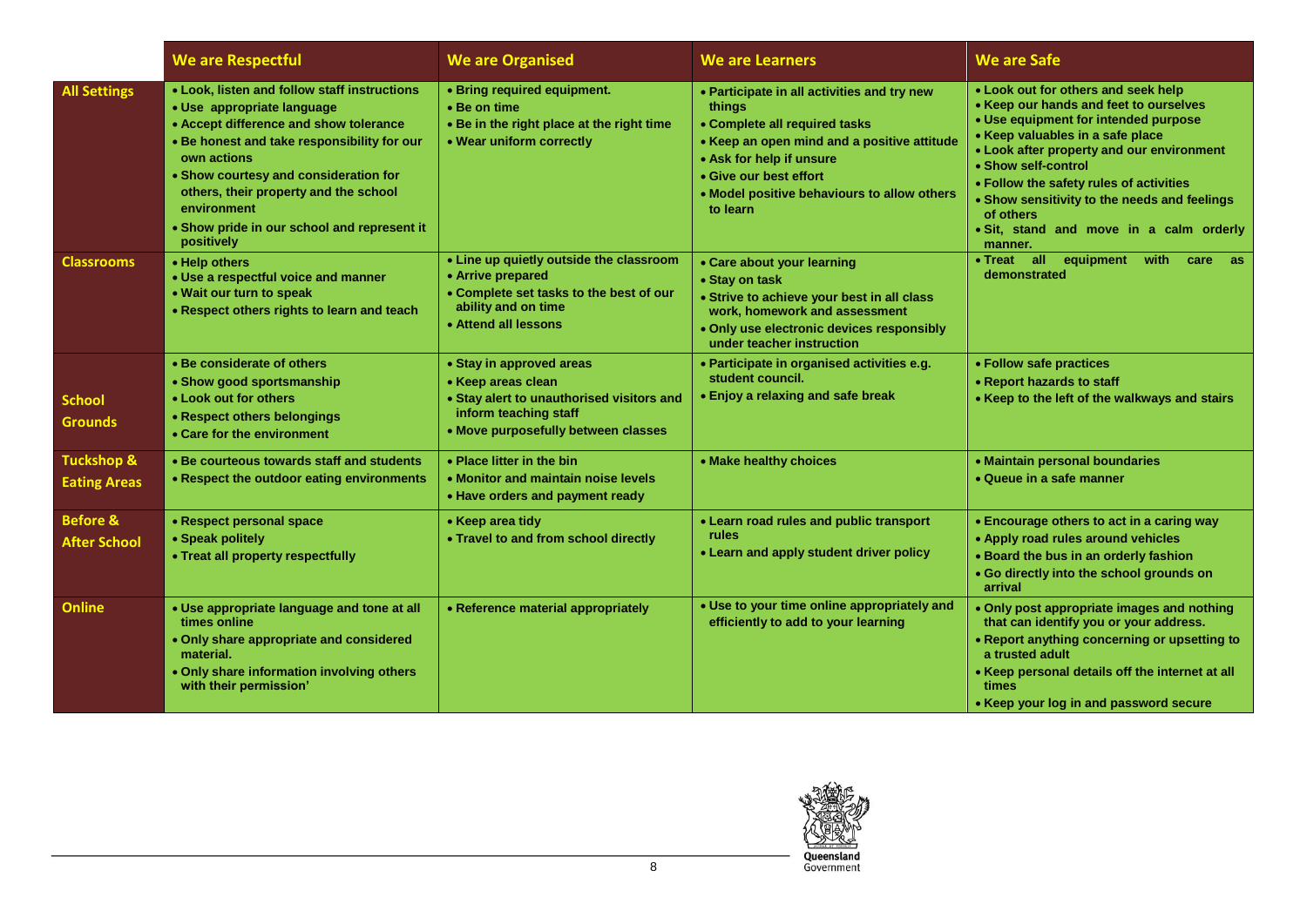Our schoolwide values apply to all members of the school community, The table below explains how these values apply to parents when visiting our school and the standards we commit to as staff.

|          | What we expect to see from you                                                                                                       | What you can expect from us                                                                                                                |
|----------|--------------------------------------------------------------------------------------------------------------------------------------|--------------------------------------------------------------------------------------------------------------------------------------------|
|          | You make an appointment to speak with<br>relevant school staff or principal to discuss<br>any matters relating to your child.        | We will respond as soon as practicable to your<br>request for an appointment and negotiate a mutually<br>agreeable date and time with you. |
|          | You are respectful in your conversations at<br>home about school staff.                                                              | We will ensure positive behaviours are<br>role<br>modelled for all students.                                                               |
|          | You leave and collect your child from the<br>designated area at school.                                                              | We will give clear guidance about a designated<br>area for parents to leave and collect students.                                          |
| espectfu | You respect the obligation of staff to<br>maintain student and family privacy.                                                       | We will maintain confidentiality about information<br>relating to your child and family.                                                   |
| Ř        | You ensure your children attend school<br>every day and notify the school promptly of<br>any absences or changes in contact details. | We will create a safe, supportive and inclusive<br>environment for every student.                                                          |
|          | You recognise people are different and will<br>be non-judgemental, fair and equitable to<br>others in the school community.          | We will welcome and celebrate a diverse school<br>community with recognition of significant social,<br>cultural and historical events.     |

|          | What we expect to see from you                                                                                                              | What you can expect from us                                                                                                                  |
|----------|---------------------------------------------------------------------------------------------------------------------------------------------|----------------------------------------------------------------------------------------------------------------------------------------------|
|          | You support your child to meet the learning<br>and behavioural expectations at school.                                                      | We are clear about our learning and behavioural<br>expectations, and contact you to provide regular<br>feedback about your child's progress. |
| Drganisd | You stay informed about school news and<br>activities by reading the school newsletter<br>and other materials sent home by school<br>staff. | We will use the electronic school newsletter as the<br>primary means of notifying parents about school<br>news, excursions or events.        |
|          | You approach the class teacher or principal<br>if you are concerned about the behaviour of<br>a staff member, another student or parent.    | We will work with every family to quickly address<br>any complaints or concerns about the behaviour of<br>staff, students or other parents.  |

|            | What we expect to see from you                                                                                    | What you can expect from us                                                                                               |
|------------|-------------------------------------------------------------------------------------------------------------------|---------------------------------------------------------------------------------------------------------------------------|
|            | You share relevant information about your<br>child's learning, social and behavioural needs<br>with school staff. | We will share relevant information with you about<br>your child's learning, social and behavioural<br>progress at school. |
|            | take a positive, solution-focused<br>You<br>approach to resolving complaints.                                     | We will nominate a contact person for you to work<br>with to resolve a school related complaint.                          |
| rner<br>ea | You respect school, student and staff privacy<br>in your online communications.                                   | We will act quickly to address social media issues<br>that affect staff, students or families.                            |

|      | What we expect to see from you                                                                                                                   | What you can expect from us                                                                                                              |
|------|--------------------------------------------------------------------------------------------------------------------------------------------------|------------------------------------------------------------------------------------------------------------------------------------------|
|      | You seek out opportunities to provide positive<br>feedback to the classroom teacher about their<br>work with the class, a student or colleagues. | We will work closely with families to accommodate<br>their personal needs, including work commitments,<br>finances and family structure. |
| Safe | You help your child to see the strengths and<br>benefits in diversity and difference in their<br>classmates.                                     | We will promote every child's individuality and<br>build a cohesive, inclusive classroom and school<br>culture.                          |
|      | You notice when others need help, parents,<br>staff and students, and ask if there is anything<br>you do to assist.                              | We will check in with you about your child's needs in<br>or any support your family may require.                                         |
|      |                                                                                                                                                  | 9                                                                                                                                        |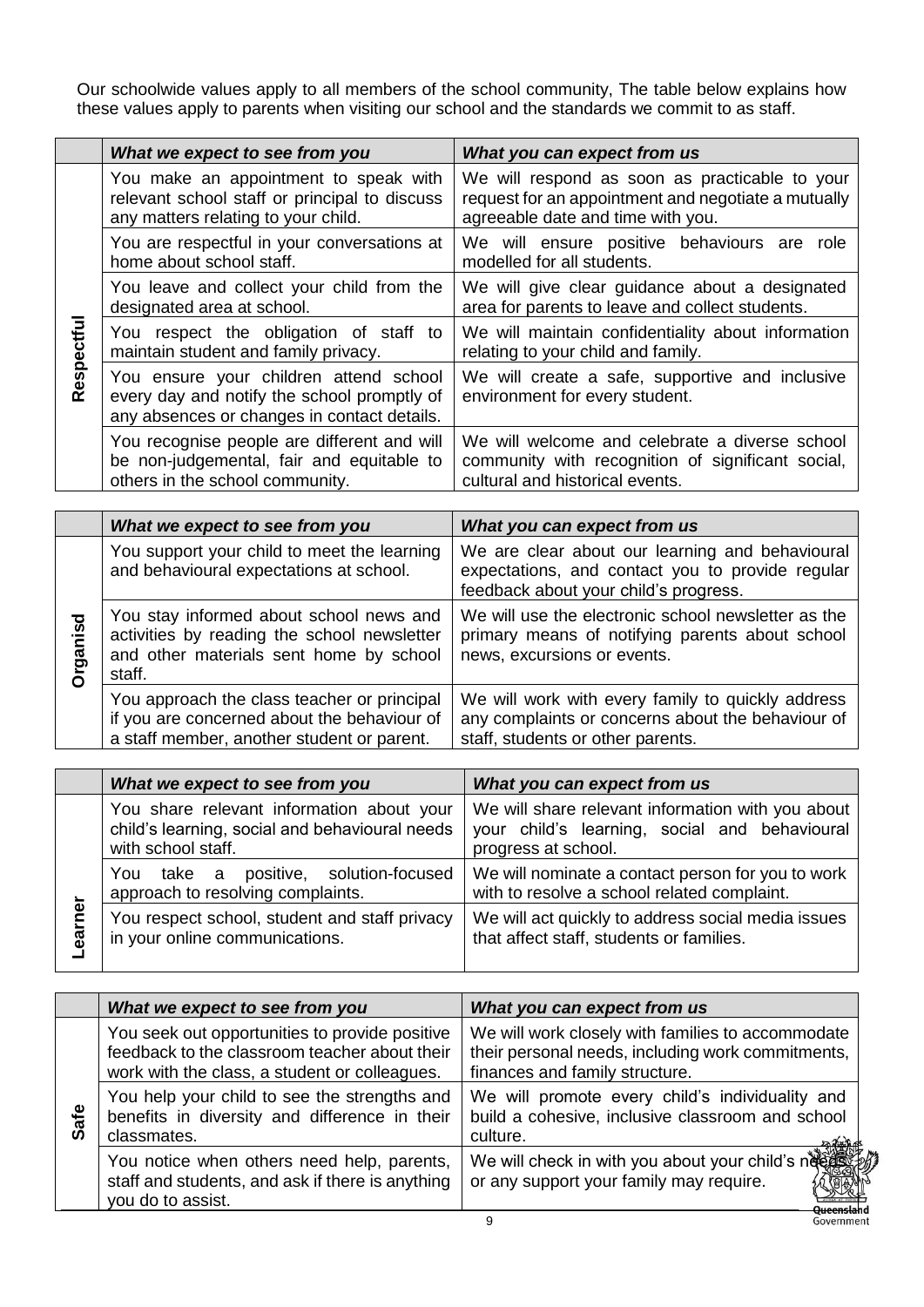## **Differentiated and Explicit Teaching**

Mareeba State High School provides differentiated teaching to respond to the learning needs of all students. This means that staff will vary what behaviour skills students are taught, as well as adapting how this instruction is delivered. This is the same approach used for teaching the academic content of the curriculum.

As noted above, this involves teaching expected behaviours and providing regular opportunities for students to receive reinforcement and acknowledgement for demonstrating these behaviours.

Decisions about what is taught are typically made in response to data collected on student behaviour, as well as the day-to-monitoring conducted by staff.

There are three main layers to this process of differentiation. These are:

Differentiated and explicit teaching – schoolwide processes that apply to all students Focussed Teaching – targeted processes that apply to students requiring additional support Intensive Teaching – highly individualised processes for a smaller number of students

This first 'schoolwide' layer can occur in a variety of contexts – Resilience lessons (see below), Parades, and woven into subject-specific lessons/learning areas.

Using the language of the schoolwide values and the rules outlined in the Matrix of Expected Behaviour, all teachers and other relevant staff are able to explain to students what each of the expectations look, sound and feel like in specific classrooms and other settings.

In addition, the implementation of the **Resilience Project** for each Year Level provides a further opportunity to promote and reinforce expected behaviour.

The Resilience Project is designed to provide practical strategies to build resilience. It is therefore an important part of our school's effort to look after the mental health of our community. It focuses around 4 key components:

Gratitude - being thankful and expressing appreciation for what one has, as opposed to focusing on the lack of something.

This aligns with expected behaviours such as: **Care about your learning; Show pride in our school and represent it positively; Treat all equipment with care, etc.**

Empathy - the ability to understand another person's thoughts and feelings from their perspective. This aligns with expected behaviours such as: **Show courtesy and consideration for others, their property and the school environment**; **Respect personal space; Speak politely, etc.**

Mindfulness - Mindfulness is about practising a moment-to-moment awareness of thoughts, feelings, bodily sensations, and surrounding environment – with curiosity, and without judgement. This aligns with expected behaviours such as: **Care for the environment**; **Make Healthy Choices, etc.**

Emotional Literacy - Emotional literacy is described as the ability to understand ourselves and other people, and in particular to be aware of, understand, and use information about the emotional states of ourselves and others with competence.

This aligns with expected behaviours such as: **Accept difference and show tolerance**; **Be honest and take responsibility for our own actions, etc.**

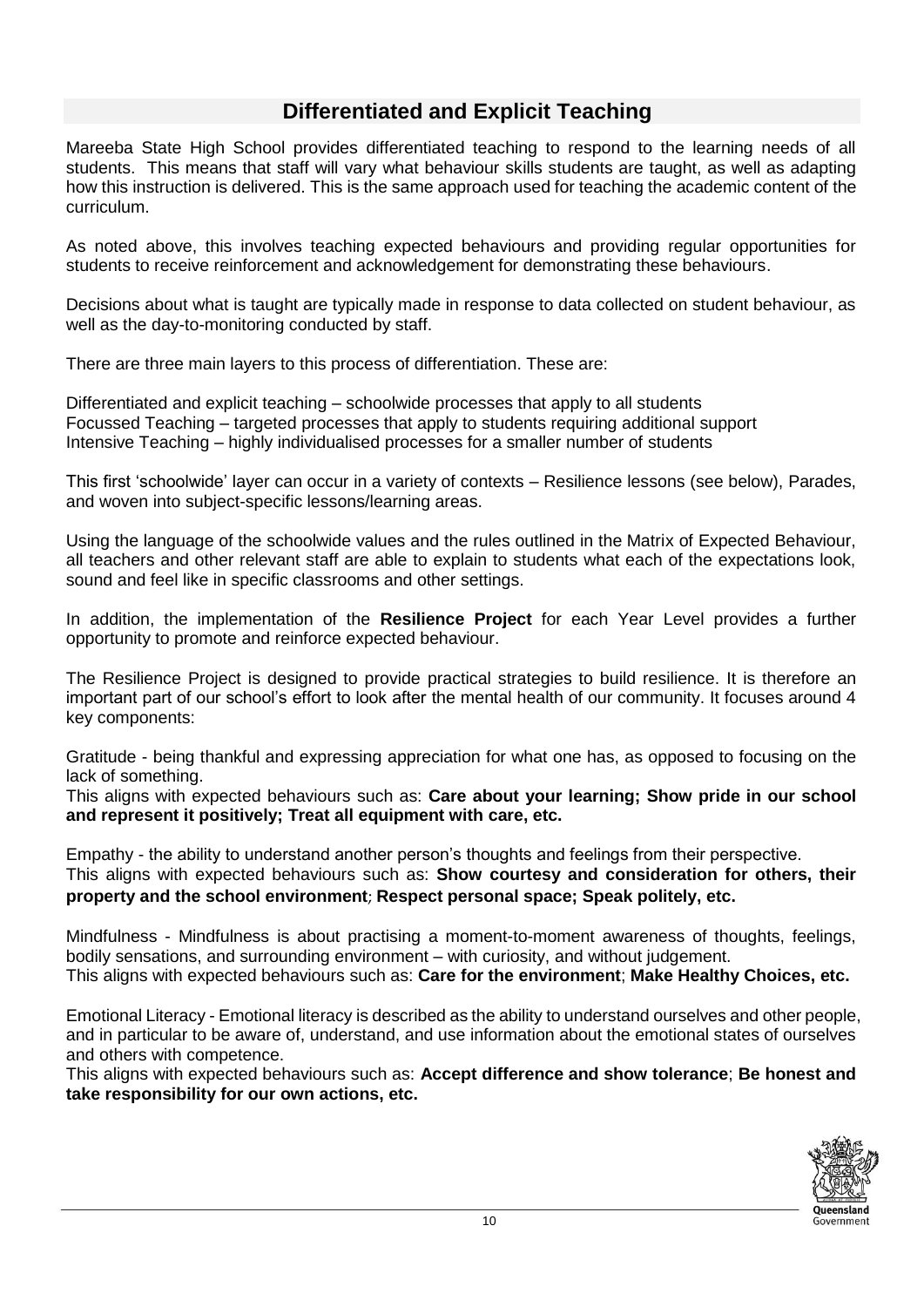## **Focused Teaching**

Some students in our school will typically require additional support to meet our behaviour expectations, beyond the schoolwide differentiated and explicit teaching strategies noted above. Some of these students may have difficulty meeting behavioural expectations in a particular period of the day or when participating in a specific learning area/subject. Therefore focused teaching may be needed to help them achieve success.

Focused teaching provides students with more opportunities to learn and practise behavioural skills. This involves the input of a range of support staff, who work collaboratively with class teachers at the school.

Some of these opportunities will be offered within specific groups, or as part of a targeted strategy based on resolving incidents or addressing ongoing problem behaviour. This can include:

- •Check-in opportunities with support staff to help monitor progress and provide feedback to students
- •Counselling opportunities to build awareness of what may be contributing to problem behaviour and encourage goal-setting
- •Specific groups focusing on building specific social skills e.g. Shine and Strength program.

The table below outlines the key personnel who provide additional support at our school

| <b>Guidance Officer (GO)</b><br>Offers personal counselling for students across<br>Years $7 - 12$ . Assists students with specific<br>difficulties, acting as a mediator or providing<br>information on other life skills<br>Liaises with parents, teachers, or other external<br>health providers as needed as part of the<br>counselling process. | <b>School-Based Youth Health Nurse</b><br>Provides support regarding health concerns,<br>including information and referral options related<br>to: Healthy eating and exercise, Sexual health,<br>Smoking, alcohol and other drugs. |
|-----------------------------------------------------------------------------------------------------------------------------------------------------------------------------------------------------------------------------------------------------------------------------------------------------------------------------------------------------|-------------------------------------------------------------------------------------------------------------------------------------------------------------------------------------------------------------------------------------|
| <b>Community Education Counsellors (CEC)</b><br>Supports Aboriginal and Torres Stait Islander<br>students and their families, via home visits,<br>individualised counselling, and organising/leading<br>meetings and functions within the community.                                                                                                | Chaplain<br>Provides spiritual support and direction to the<br>school community, and works closely with<br>students, staff and other services to build a<br>nurturing environment within the school.                                |
| <b>Transition Support Officer</b><br>Support young people who are at risk of not<br>obtaining a QCE, having their enrolment<br>cancelled or excluded to access alternative<br>educational pathways.                                                                                                                                                 | <b>Senior Schooling VET Officer</b><br>Supports students with identifying opportunities for<br>work experience, school-based trainneships and<br>apprenticeships.                                                                   |
| <b>Students in Out of Home Care Coordinator</b><br>Supports students in out of home care by<br>addressing specific attendance isssues and/or<br>social/emotional needs.                                                                                                                                                                             | <b>Youth Support Coordinator (YSC)</b><br>Supports students identified as being at risk of<br>disengaging from education, with a view to<br>supporting their transition through Year $10 - 12$<br>and to alternate pathways.        |

11

Queensland Government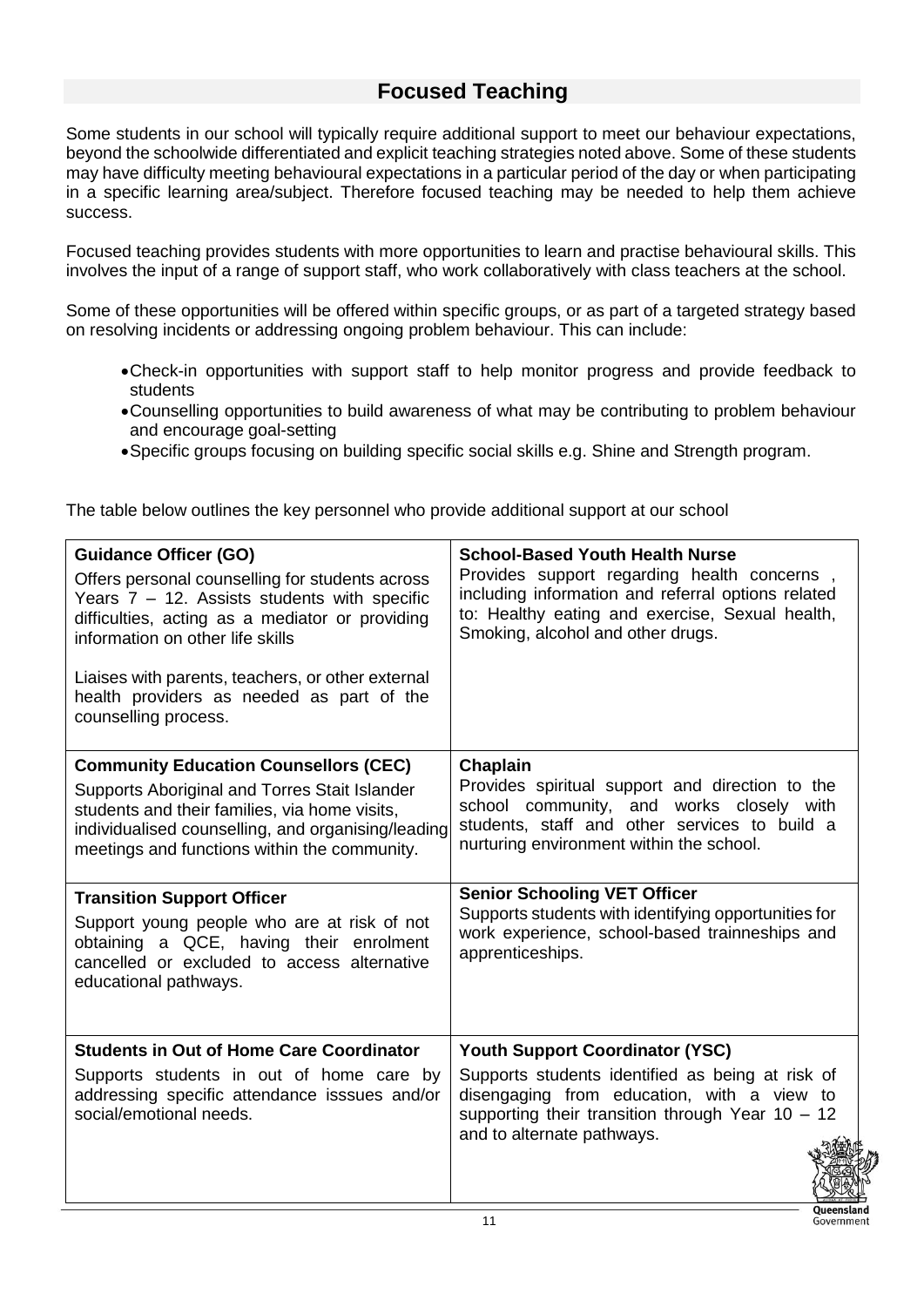| <b>School-based Police Officer</b>                                                                                                                                                                                                                                                                                                   | <b>Student Support Space Officers</b>                                                                                                                                                             |
|--------------------------------------------------------------------------------------------------------------------------------------------------------------------------------------------------------------------------------------------------------------------------------------------------------------------------------------|---------------------------------------------------------------------------------------------------------------------------------------------------------------------------------------------------|
| Fosters awareness of community safety and<br>crime prevention strategies. Our school-based<br>Police Officer is approachable to all students.                                                                                                                                                                                        | Monitor and follow-up procedures for students in<br>the student support space, including supporting<br>students to reflect on more positive behavioural<br>choices and contacting Parents/Carers. |
| <b>Year Level Coordinators</b>                                                                                                                                                                                                                                                                                                       | <b>First-Aid Officer</b>                                                                                                                                                                          |
| Supports students in their respective year levels<br>with all aspects of their school journey. Offers a<br>supportive rather than disciplinary role in regard<br>to addressing student difficulties.                                                                                                                                 | Supports students who are sick at school and<br>contacts parents. Also ensures that students with<br>specific health concens have documented plans in<br>place.                                   |
| <b>Head of Junior School and Head of</b>                                                                                                                                                                                                                                                                                             | <b>Education Support Services</b>                                                                                                                                                                 |
| <b>Senior School</b>                                                                                                                                                                                                                                                                                                                 | Provides extensive support for students with                                                                                                                                                      |
| Provides individual and, at times, group support<br>to students to assist their engagement with<br>education and training.                                                                                                                                                                                                           | disabilities<br>through whole<br>school<br>inclusive<br>practices.                                                                                                                                |
| Support students to overcome barriers to<br>education such as:                                                                                                                                                                                                                                                                       |                                                                                                                                                                                                   |
| attendance at school<br>drug and alcohol support needs<br>$\overline{\phantom{a}}$<br>QCE/learning support<br>The effects of School Disciplinary<br>Absences/referral for behaviour support<br>relationships/social skills<br>conflict with family/peers/teachers<br>$\overline{\phantom{a}}$<br>social/emotional/physical wellbeing |                                                                                                                                                                                                   |

It is also important for students and parents to understand there are regional support services also available to supplement the school network. These include:

- Principal Advisor Student Protection
- Principal Advisor Restrictive Practices
- Mental Health Coach
- Autism Coach
- Inclusion Coach
- Advisory Visiting Teachers
- Senior Guidance Officers

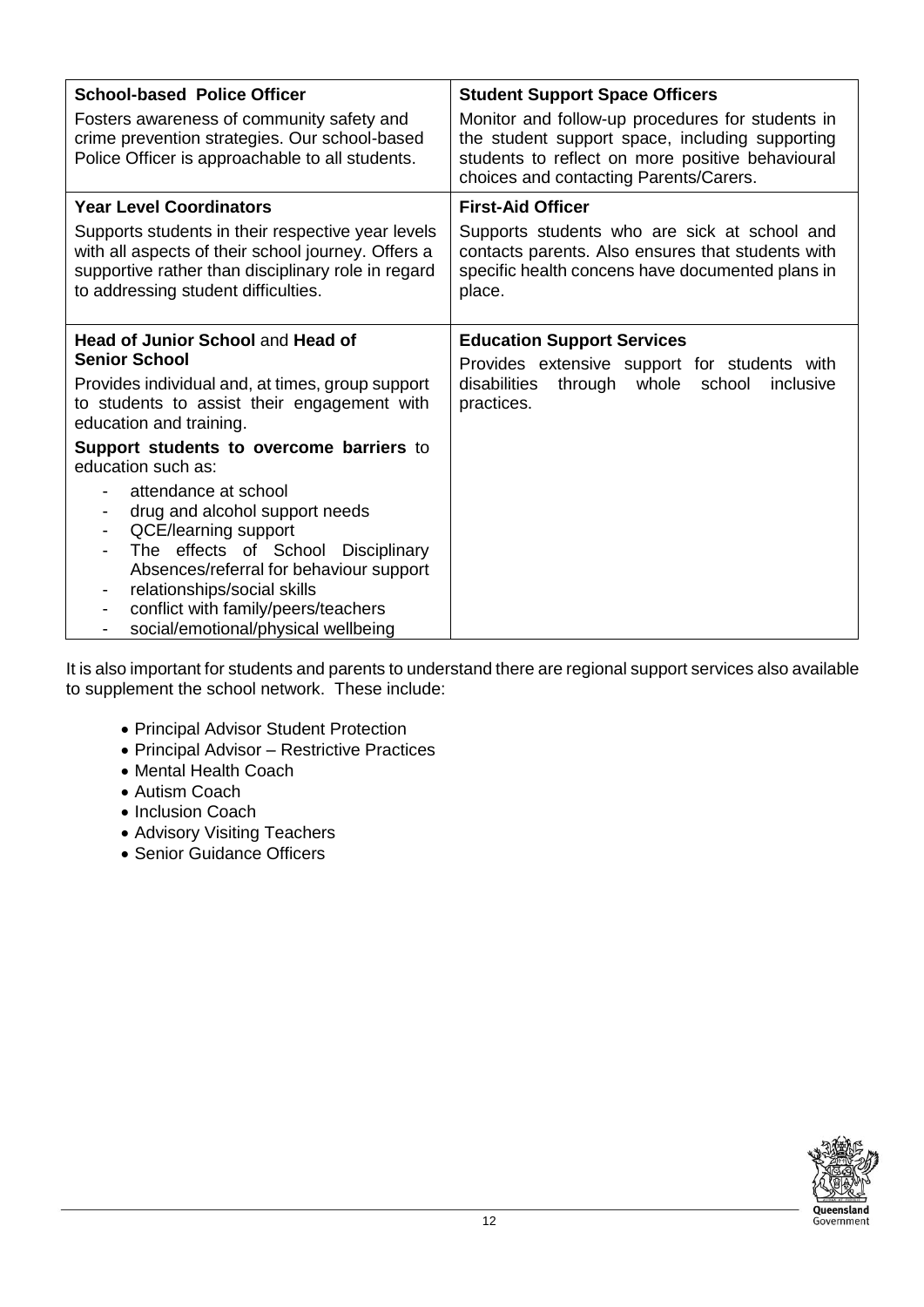## **Intensive Teaching**

Intensive teaching is offered to support students who demonstrate ongoing and/or challenging behaviour, particularly where there is a distinct risk of learning disengagement and/or serious injury to the student or to others.

This level of support generally occurs when focused support strategies have been used but have not been entirely successful in changing behaviour.

Some students may require intensive teaching for a short period, to help them develop and/or demonstrate particular behaviour skills in a specific setting (e.g. with peers or within a particular subject area). Other students may require intensive teaching for a more prolonged period.

Decisions about the approach will be made based on information collected from staff (including school behaviour records) and after conversation's with the student's family.

At this level, individualised behaviour assessments are typically conducted and support plans are developed. At times this will also involve collaboration with external support agencies, who provide additional services for these students. This kind of approach aims to address the barriers to learning and participation faced by students who may also be experiencing a number of complex personal issues.

At a school level, we may modify the student's timetable and monitor the progress of these adaptations.

This may include providing parents with viable alternative options for their child's learning, including vocational pathways.

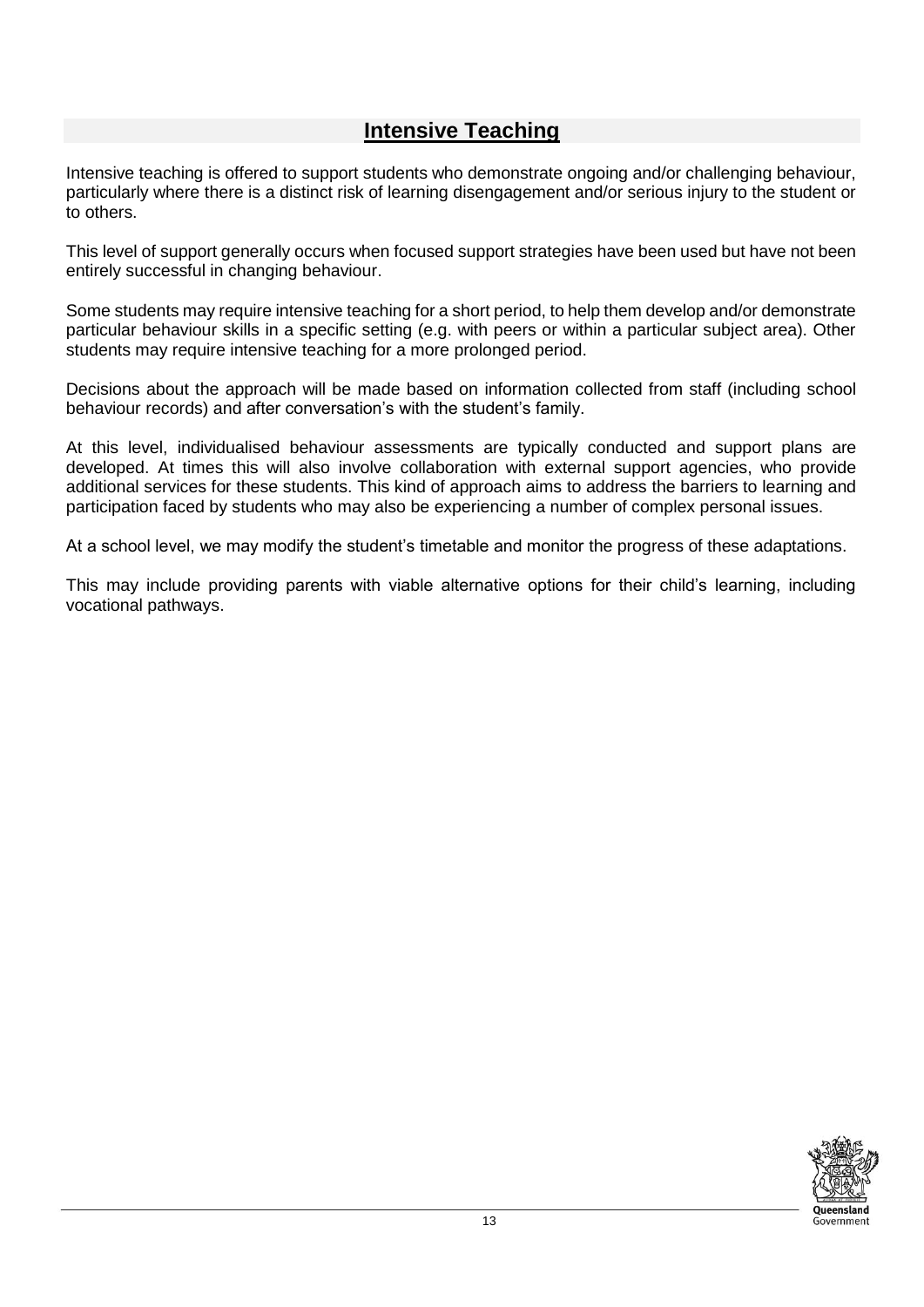## Disciplinary Consequences

The majority of our students will be capable of meeting our values of being respectful, being organised, being a learner and being safe. However, there will be times when staff will need to correct inappropriate behaviour and apply consequences.

In addition, procedures are established for the cancellation of enrolment for students older than compulsory school age who refuse to participate in the educational program provided at the school. Details can be found on the school website.

By extension, relevant consequences are also in regard to the non-submission of work/ assignment tasks. Details can be found on the school website.

#### **Outline of the disciplinary consequences model at Mareeba State High School**

The disciplinary consequences model used at Mareeba State High School follows a least to most intrusive approach – that means that our actions will be matched to the severity and frequency of inappropriate behaviour.

For low-level or minor problem behaviours, strategies such rule reminders and sanctions are used by staff to help correct the behaviour and encourage the student to act more appropriately. These simple or 'least intrusive' strategies are normally sufficient for the majority of students.

However, there may be students who may experience difficulty with meeting the stated expectations and continue to display problem behaviour. Some behaviours can severely interfere with teaching and learning for the whole class, and a decision may be needed by the class teacher to refer the student to the school's Student Services for additional support or additional consequences.

On occasion the behaviour of a student may be so serious, such as causing harm to other students or to staff, that the principal may determine that an out of school suspension or exclusion is necessary as a consequence for the student's behaviour. Usually this course of action is only taken when no other alternative discipline strategy is considered sufficient to deal with the severity of the problem behaviour.

The differentiated responses to problem behaviour can be organised into three levels, with increasing intensity of support and use of consequences.

#### **Differentiated**

These are strategies utlised in response to **Level 1** behaviour (refer to *Student Behaviour and Staff Actions* in Student Organiser)

For behaviour of low-intensity/severity, the class teacher provides appropriate corrective responses matched to the frequency of the behaviour. This may include, but is not limited to, the following **least-tomost intrusive strategies**:

- Tactical ignoring of inappropriate behaviour
- Corrective feedback (e.g. "Hand up when you want to ask a question")
- Rule reminders
- Using body-language (proximity)
- Revised seating plan and relocation of student/s
- Reminders of incentives or class goals
- Redirection using a low voice and tone for individual instructions
- Giving 'take-up' time for student/s to process redirections

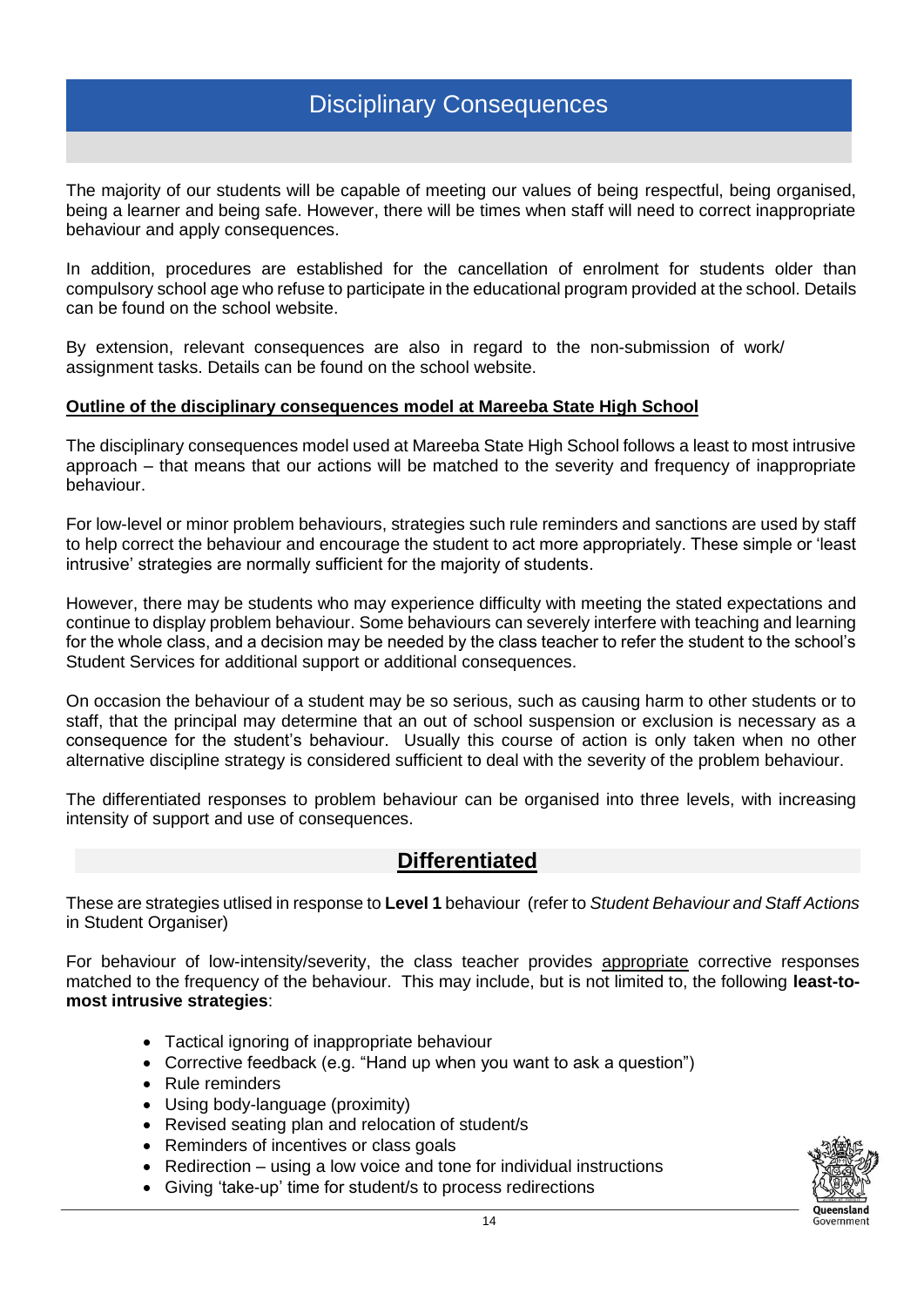- Private discussion with student about expected behaviour
- Praising other students to 'cue' another student who is off-task
- Questioning to redirect ("What is our rule for…?")
- Warning of in-class consequences (e.g. time-out in classroom)

For ongoing behaviour, correction may also include additional consequences, including, but not limited to:

- Parent/carer contact
- Detention
- Time for making up missed work
- Loss of specific priveliges
- Post-lesson individual discussion

Staff are encouraged to keep records on ongoing patterns of problem behaviour and record (as required) specific incidents and parent/carer contacts on OneSchool.

#### **Focused**

These are strategies utlised in response to **Level 2** behaviour (refer to *Student Behaviour and Staff Actions* in Student Organiser)

Class teachers and other staff are supported by other school-based staff to address ongoing problem behaviour. This may include the following (non-sequenced) actions and consequences:

- Referral to subject HOD and development of targeted support strategies
- Parent/Carer contact
- Counselling and guidance support
- Detention
- Monitoring Cards
- Loss of specific priveliges
- Restitution/Restorative Conversation
- Stakeholder meeting with parents and external agencies
- Withdrawal to Student Support Space in Student Support Services Building
- Short term suspension (up to 10 school days)

#### **Intensive**

These are strategies utilised in response to **Level 3** behaviour (refer to *Student Behaviour and Staff Actions* in Student Organiser)

School leadership team work in consultation with Student Services Team to address ongoing an/or serious problem behaviour. This may include:

- Behaviour Assessments and development of individual support plans
- Complex case management and review
- Stakeholder meeting with parents and external agencies
- Temporary removal of student property
- Short term suspension (up to 10 school days)
- Long term suspension (up to 20 school days)
- Charge related suspension (student has been charged with a serious criminal offence is suspended from school until the charge has been dealt with by the relevant justice authorities)
- Suspension pending exclusion (student is suspended from school pending a decision by the Director-General or delegate (principal) about their exclusion from school)
- Exclusion (student is excluded from a particular state school site, a group of state schools or all state schools in Queensland for a defined period of time or permanently

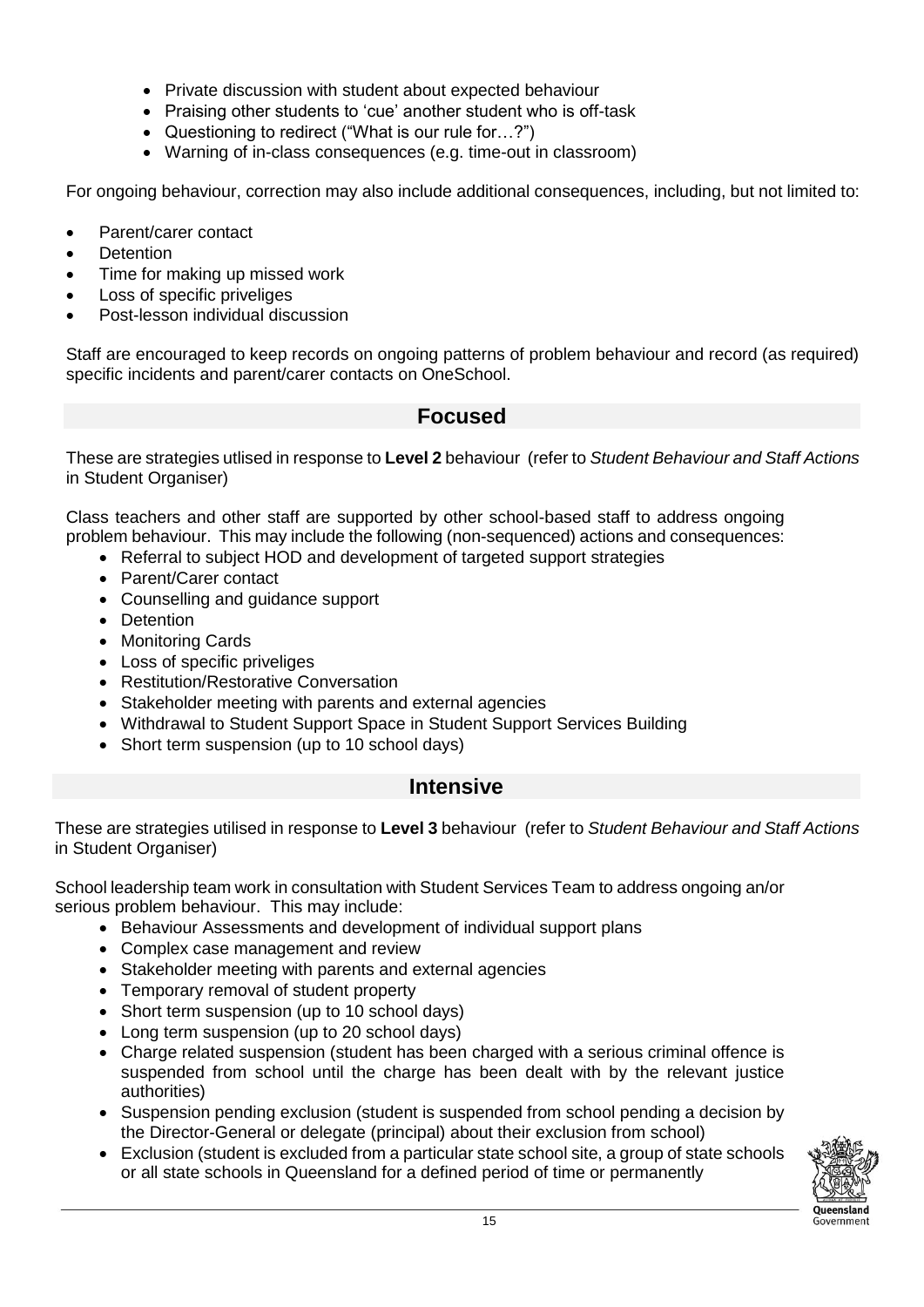## **School Disciplinary Absences**

A School Disciplinary Absence (SDA) is an enforced period of absence from attending a Queensland state school, applied by the Principal as a consequence to address serious student behaviour. There are four types of SDA:

- Short suspension (1 to 10 school days)
- Long suspension (11 to 20 school days)
- Charge-related suspension
- Exclusion (period of not more than one year or permanently).

At Mareeba State High School, the use of any SDA is considered a very serious decision. It is typically only used by the Principal when other options have been exhausted or the student's behaviour is so dangerous that continued attendance at the school is considered a risk to the safety or wellbeing of the school community.

Parents and students may appeal a long suspension, charge-related suspension or exclusion decision. A review will be conducted by the Director-General or their delegate, and a decision made within 40 schools days to confirm, amend/vary or set aside the original SDA decision by the Principal.

The appeal process is a thorough review of all documentation associated with the SDA decision and provides an opportunity for both the school and the family to present their case in the matter. It is important that the purpose of the appeal is understood so that expectations are clear, and appropriate supports are in place to ensure students can continue to access their education while completing their SDA.

#### **Re-entry following suspension**

Students who are suspended from Mareeba State High School may be invited to attend a re-entry meeting. The main purpose of this meeting is to welcome the student, with their parent/s or carers back to the school. It is not a time to review the decision to suspend, as the student has already received a consequence through their disciplinary absence from school. The aim of the re-entry meeting is for school staff to set the student up for future success and strengthen home-school communication. A record of the meeting is saved in OneSchool, under both the Contact and the Support and Intervention tab

#### **Reasonable adjustments**

In planning the re-entry meeting, school staff will consider reasonable adjustments needed to support the attendance and engagement of the student. This includes selecting an appropriate and accessible meeting space, organising translation or interpretation services or supports (e.g. AUSLAN), provision of written and/or pictorial information and other relevant accommodations. The inclusion of support staff, such as the Guidance Officers or Community Education Counsellors, may also offer important advice to ensure a successful outcome to the re-entry meeting.

#### **Consideration of Individual Circumstances**

Staff at Mareeba State High School take into account students' individual circumstances, such as their behaviour history, disability, mental health and wellbeing, religious and cultural considerations, home environment and care arrangements when teaching expectations, responding to inappropriate behaviour or applying a disciplinary consequence.

In considering the individual circumstances of each student, we recognise that the way we teach, the support we provide and the way we respond to students will differ. This reflects the principle of equity, where every student is given the support they need to be successful. For example, some students need additional support to interpret or understand an expectation. Others may benefit from more opportunities to practise a required skill or behaviour. For a small number of students, the use of certain disciplinary consequences may be considered inappropriate or ineffective due to complex trauma or family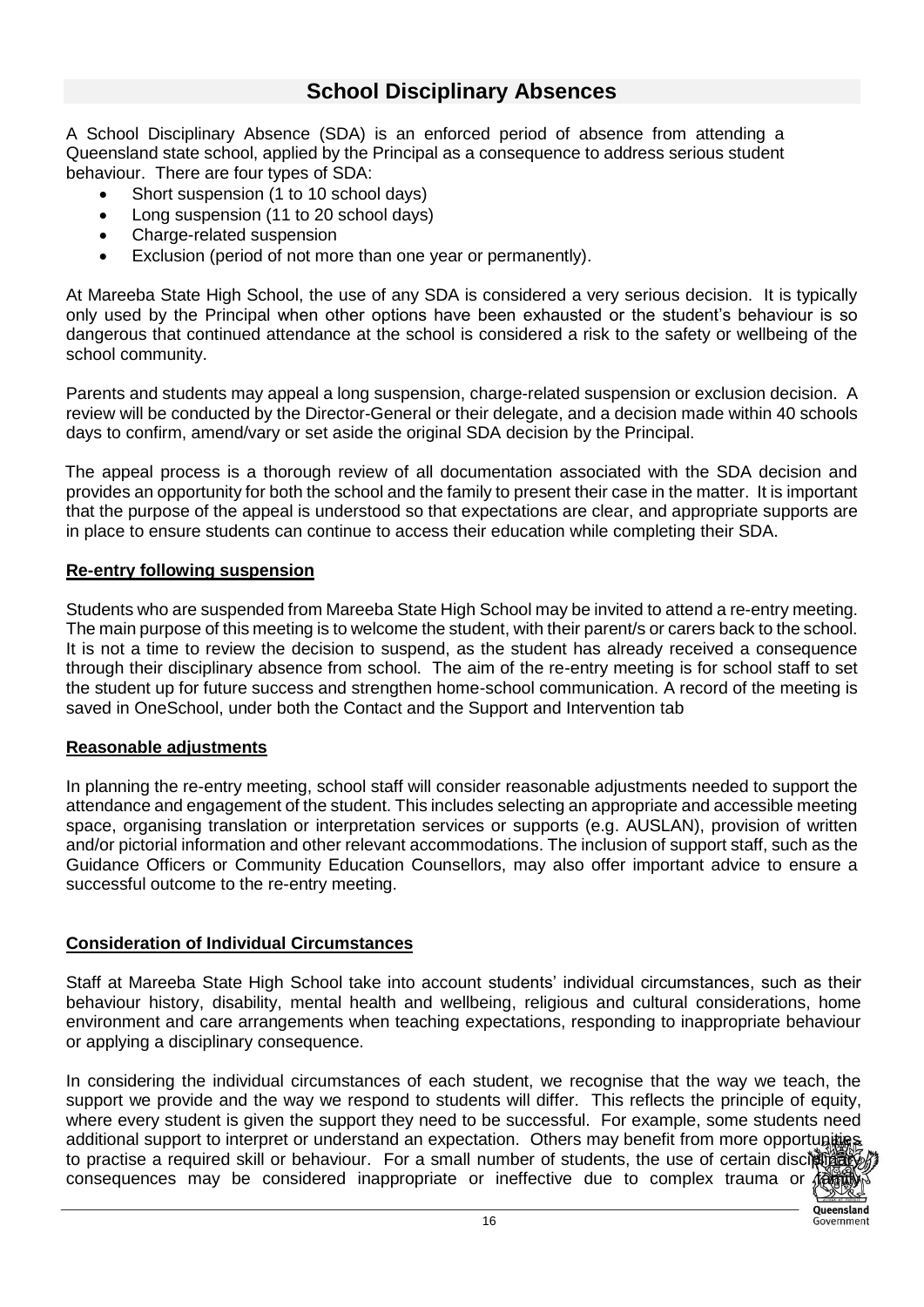circumstances. These are all matters that our teachers and principal consider with each individual student in both the instruction of behaviour and the response to behaviour.

Our teachers are also obliged by law to respect and protect the privacy of individual students, so while we understand the interest of other students, staff and parents to know what consequence another student might have received, we cannot disclose or discuss this information with anyone but the student's family. You can be assured that school staff take all matters, such as bullying, very seriously and will address them appropriately. We expect that parents and students will respect the privacy of other students and families.

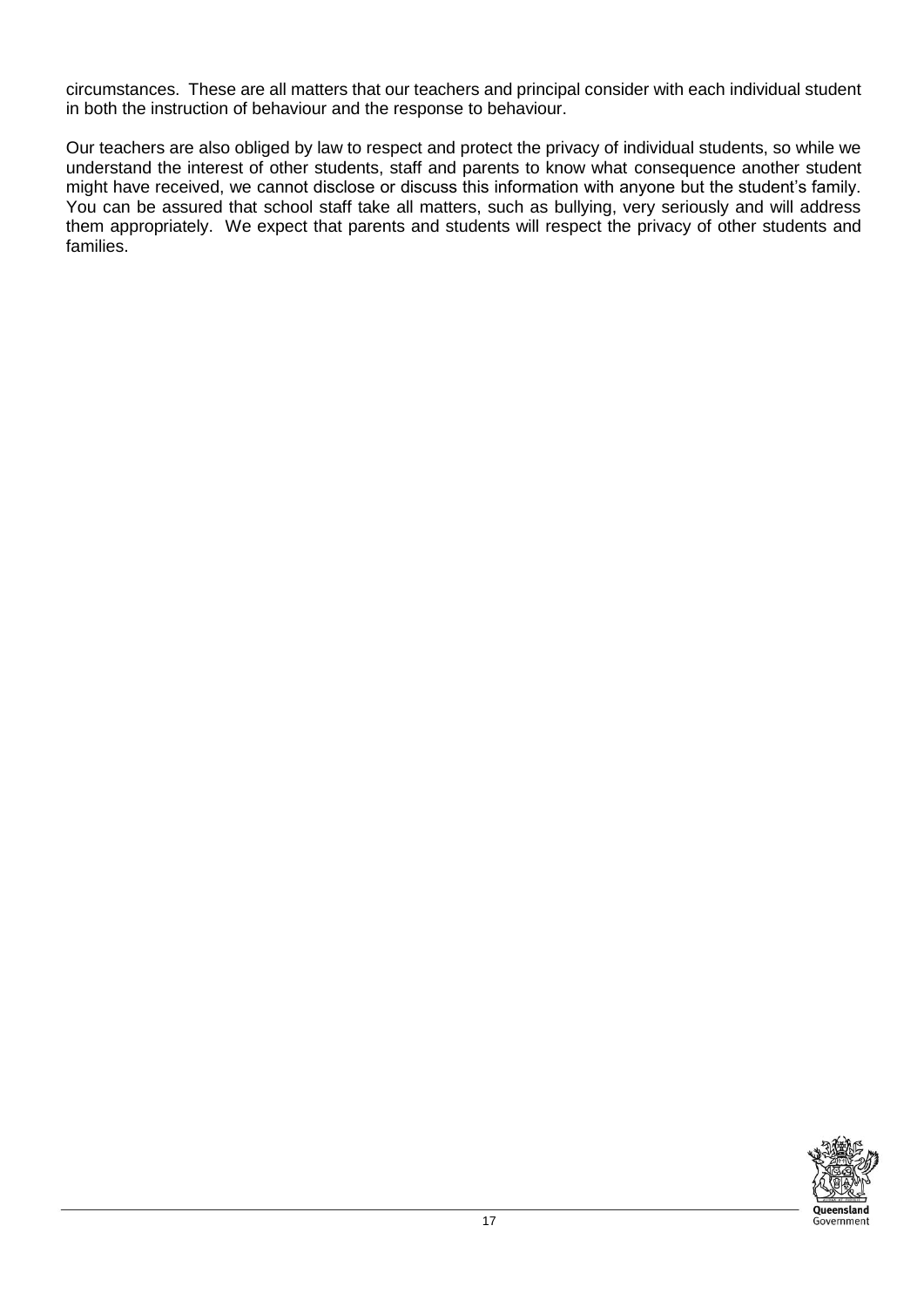Just like all other State Schools, Mareeba State High School has a series of school discipline policies designed to ensure students, staff and visitors work cooperatively to create and maintain a supportive and safe learning environment. Please ensure that you familiarise yourself with the responsibilities for students, staff and visitors outlined in the following policies:

- Temporary removal of student property
- Use of mobile phones and other devices by students
- Preventing and responding to bullying
- Appropriate use of social media

#### **Temporary removal of student property**

The removal of any property in a student's possession may be necessary to promote the caring, safe and supportive learning environment of the school, to maintain and foster mutual respect between all state school staff and students. The **Temporary removal of student property by school staff procedure** outlines the processes, conditions and responsibilities for state school principals and school staff when temporarily removing student property.

In determining what constitutes a reasonable time to retain student property, the principal or state school staff will consider:

- the condition, nature or value of the property
- the circumstances in which the property was removed
- the safety of the student from whom the property was removed, other students or staff members
- the good management of the school.

The Principal or state school staff determine when the temporarily removed student property can be returned, unless the property has been handed to the Queensland Police Service.

The following items are **explicitly prohibited** at Mareeba State High School and will be removed if found in a student's possession:

- illegal items or weapons (e.g. guns, knives\*, throwing stars, brass knuckles, chains)
- imitation guns or weapons
- potentially dangerous items (e.g. blades, rope)
- drugs\*\* (including tobacco)
- alcohol
- aerosol deodorants or cans (including spray paint)
- explosives (e.g. fireworks, flares, sparklers)
- flammable solids or liquids (e.g. fire starters, mothballs, lighters)
- poisons (e.g. weed killer, insecticides)
- inappropriate or offensive material (e.g. racist literature, pornography, extremist propaganda).
- Chewing gum

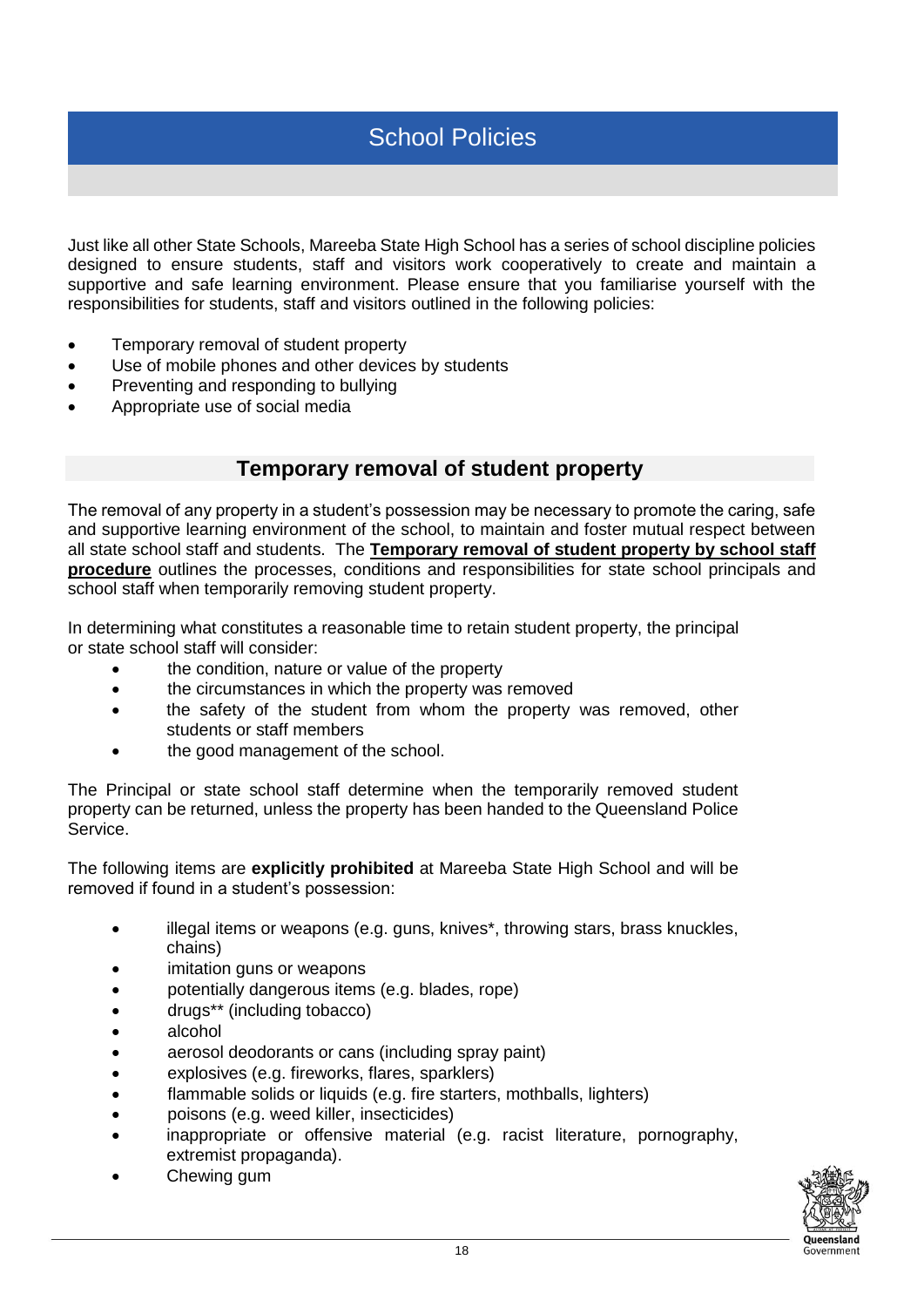No knives of any type are allowed at school, including flick knives, ballistic knives, sheath knives, push daggers, trench knives, butterfly knives, star knives, butter knives, fruit knives or craft knives, or any item that can be used as a weapon, for example a chisel.

NB. Some learning areas (e.g. Manual Arts, Home Economics ) will involve providing access to knives required for activities, and the use of them will be supervised by school staff. In circumstances where students are required to have their own knives or sharp tools for particular subjects or vocational courses, the school will provide information about the procedures for carrying and storing these items at school.

#### **Responsibilities**

State school staff at Mareeba State High School:

- do not require the student's consent to search school property such as desks or laptops that are supplied to the student through the school;
- may seize a student's bag, prior to seeking consent to search the bag from a parent or calling the police, where there is suspicion that the student has a dangerous item (for example, a knife) in their bag

Notes on the issue of consent:

- consent from the student or parent is required to examine or otherwise deal with the temporarily removed student property. For example, staff who temporarily remove a mobile phone from a student are not authorised to unlock the phone or to read, copy or delete messages stored on the phone;
- consent from the student or parent is required to search **the person of a student** (e.g. pockets or shoes). If consent is not provided and a search is considered necessary, the police and the student's parents should be called to make such a determination
- there may be emergency circumstances where it is necessary to search a student's property without the student's consent or the consent of the student's parents (e.g. to access an EpiPen for an anaphylactic emergency);

**Parents** of students at Mareeba State High School

- ensure your children do not bring property onto schools grounds or other settings used by the school (e.g. camp, sporting venues) that:
	- is prohibited according to the Mareeba State High School Student Code of Conduct
	- is illegal

.

- puts the safety or wellbeing of others at risk
- does not preserve a safe and supportive learning environment
- does not maintain and foster mutual respect;
- collect temporarily removed student property as soon as possible after they have been notified by the Principal or state school staff that the property is available for collection.

#### **Students** of Mareeba State High School

- do not bring property onto school grounds or other settings used by the school (e.g. camp, sporting venues) that:
	- is prohibited according to the Mareeba State High Schools Code of Conduct
	- is illegal
	- puts the safety or wellbeing of others at risk
	- does not preserve a safe and supportive learning environment
	- does not maintain and foster mutual respect;
	- collect their property as soon as possible when advised by the Principal or state school staff it is available for collection.

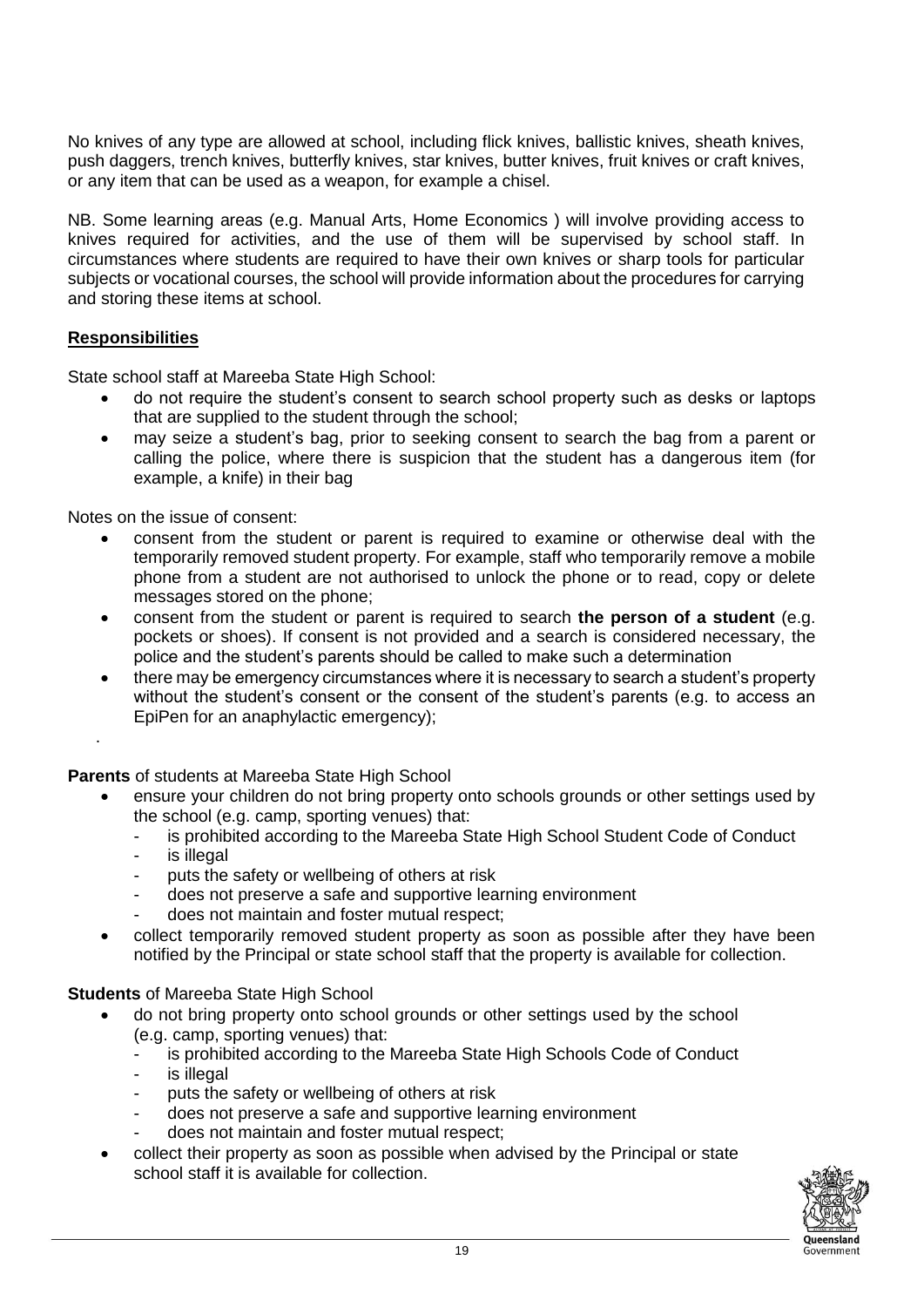## **Use of mobile phones and other devices by students**

To ensure mimimal disruptions to learning, Mareeba State High School ensures that students understand the rules regarding the responsible use of mobile phones and other devices

As with other instances of inappropriate behaviour, breaches of these conditions may result in disciplinary actions (see *Disciplinary Consequences* on page 16)

#### **Responsibilities**

The responsibilities for students using mobile phones or other devices at school or during school activities, are outlined below.

- Students are required to switch off and place the mobile device out of sight during classes, before and after school whilst on-site, and during lunch breaks unless the device is being used in a **teacher directed activity to enhance learning (see below)**
- seek and obtain a teacher's permission if they need to use a mobile device under special circumstances.

#### Acceptable and non-acceptable use

It is **acceptable** for students at MSHS to use mobile phones or other devices for **assigned class work and assignments set and supervised by teachers, e.g:** 

- developing appropriate literacy, communication and information skills
- authoring text, artwork, audio and visual material for publication on the intranet or internet for educational purposes as supervised and approved by the school
- conducting general research for school activities and projects
- accessing online references such as dictionaries, encyclopaedias, etc.
- researching and learning through the department's eLearning environment

It is **unacceptable** for students at Mareeba State High School to:

- use a mobile phone or other devices **without permission from the supervising teacher**
- ignore teacher directions for the use of social media, online email and internet chat
- use a mobile phone or other devices in an unlawful manner
- download, distribute or publish offensive messages or pictures
- use obscene, inflammatory, racist, discriminatory or derogatory language (including actions that constitute bullying and/or harassment)
- commit plagiarism or violate copyright laws
- knowingly download viruses or any other programs capable of breaching the department's network security
- use in-phone cameras anywhere a normal camera would be considered inappropriate, such as in change rooms or toilets
- invade someone's privacy by recording personal conversations or daily activities and/or the further distribution (e.g. forwarding, texting, uploading, Bluetooth use etc.) of such material
- take into or use mobile devices (including those with Bluetooth functionality) at exams or during class assessment unless expressly permitted by school staff.

In addition students and their parents should be aware that

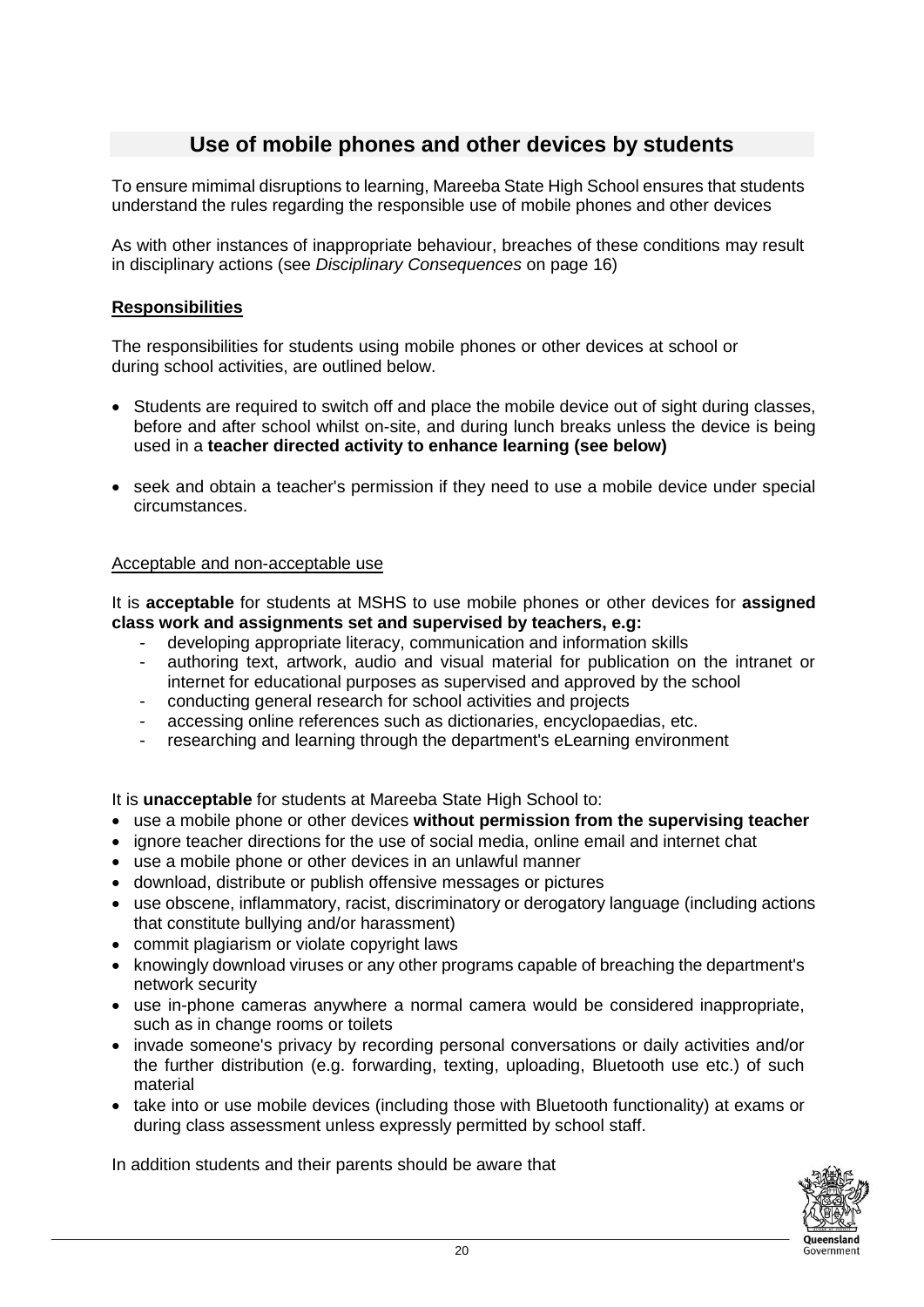- the school is not responsible for safeguarding information stored by students on departmentally-owned student computers or mobile devices
- schools may remotely access departmentally-owned student computers or mobile devices for management purposes
- students who use the school's ICT facilities and devices in a manner that is not appropriate may be subject to disciplinary action by the school, which could include restricting network access
- despite internal departmental controls to manage content on the internet, illegal, dangerous or offensive information may be accessed or accidentally displayed

## **Preventing and responding to bullying**

MSHS uses the PBL framework to help promote positive relationships and the wellbeing of all students, staff and visitors at the school.

**Students** who feel secure are more likely to be active participants in their learning and to achieve better physical, emotional, social and educational outcomes.

**Teachers** who feel valued and supported are more likely to engage positively with students and build stronger connections within the school community.

**Parents** who are positively engaged with their child's education leads to improved student self-esteem, attendance and behaviour at school.

#### . **Defining bullying behaviours**

The agreed national definition for Australian schools describes bullying as

- ongoing and deliberate misuse of power in relationships through repeated verbal, physical and/or social behaviour that intends to cause physical, social and/or psychological harm;
- involving an individual or a group misusing their power, or perceived power, over one or more persons who feel unable to stop it from happening;
- happening in person or online, via various digital platforms and devices and it can be obvious (overt) or hidden (covert). Bullying behaviour is repeated, or has the potential to be repeated, over time (for example, through sharing of digital records);
- having immediate, medium and long-term effects on those involved, including bystanders. Single incidents and conflict or fights between equals, whether in person or online, are not defined as bullying.

Behaviours that do not constitute bullying include:

- mutual arguments and disagreements (where there is no power imbalance)
	- not liking someone or a single act of social rejection
	- one-off acts of meanness or spite
	- isolated incidents of aggression, intimidation or violence.

However, these conflicts are still considered serious and need to be addressed and resolved. At Mareeba State High School our staff will work to quickly respond to any matters raised of this nature in collaboration with students and parents.

The following flowchart explains the actions Mareeba State High School teachers will take when they receive a report about student bullying, including bullying which may have

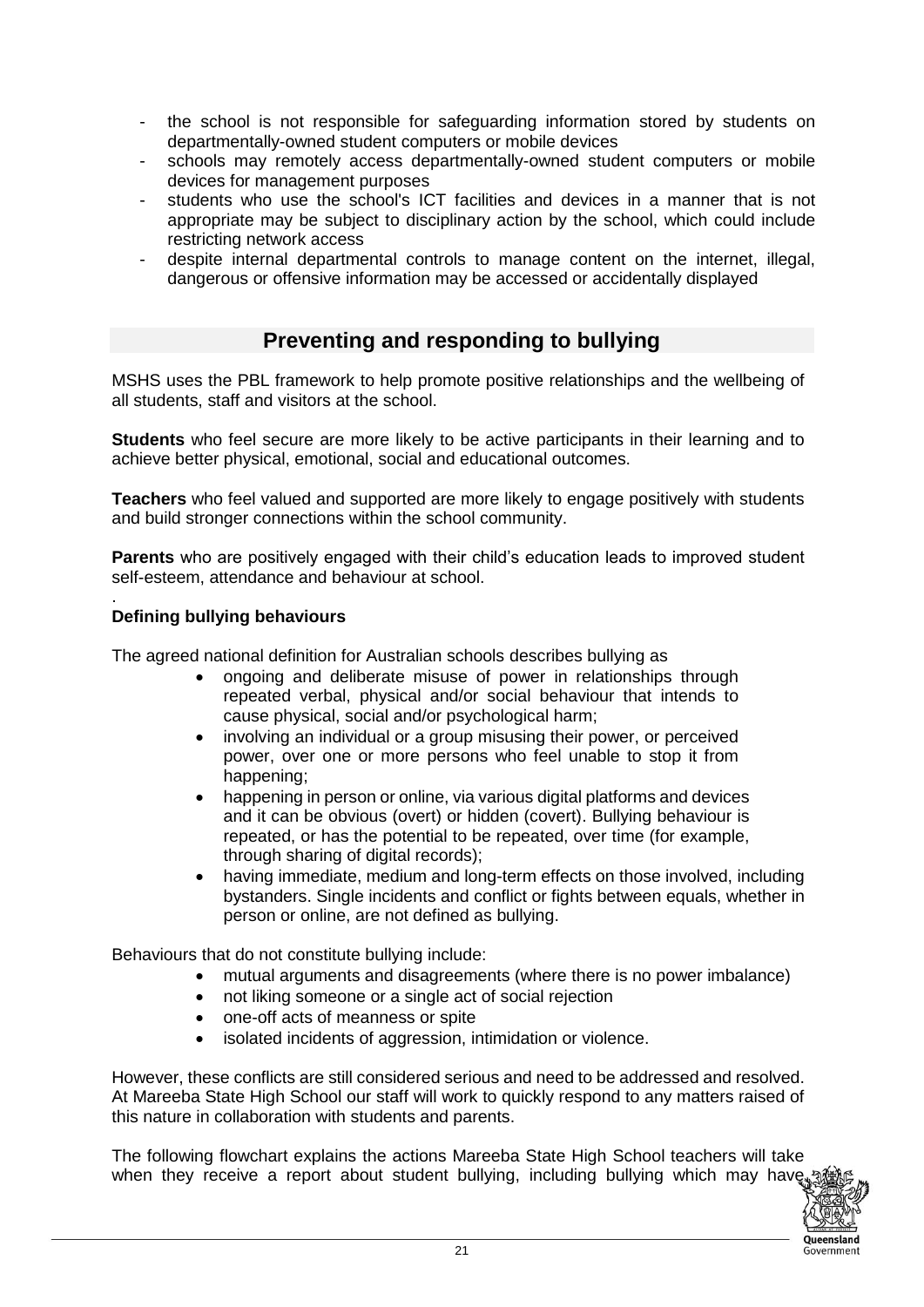occurred online or outside of the school setting. Please note that the indicative timeframes will vary depending on the professional judgment of teachers who receive the bullying complaint and their assessment of immediate risk to student/s.

The following flowchart explains the actions staff will typically take when they receive a report about student bullying, including bullying which may have occurred online or outside of the school setting. Please note that the timeframes on this flowchart will vary depending on the professional judgment of teachers (e.g. their assessment of immediate risk to student/s).

#### **Bullying response flowchart for teachers**

| Step 1 | Allow students to share their experience and feelings without interruption<br>As necessary, ask the student for examples they may have of the alleged<br>bullying (e.g. hand written notes or screenshots)<br>Check with the student to ensure you have the facts correct<br>$\bullet$<br>Evaluate the information to determine if bullying has occurred or if another<br>disciplinary matter is at issue<br>If you hold immediate concerns for the student's safety, let the student know<br>٠<br>how you will address these. |
|--------|--------------------------------------------------------------------------------------------------------------------------------------------------------------------------------------------------------------------------------------------------------------------------------------------------------------------------------------------------------------------------------------------------------------------------------------------------------------------------------------------------------------------------------|
| Step 2 | Develop a plan with the student – outlining next steps (ask the student what<br>they think may help)<br>Notify / refer to relevant personnel (e.g Year coordinator, HOD) of the issue<br>and enlist additional support as required<br>As applicable, notify parent/s that the issue of concern is being investigated<br>Document your communication with the student (i.e OneSchool).                                                                                                                                          |
| Step 3 | Complete all actions agreed with student (and if applicable parent/carers)<br>$\bullet$<br>within agreed timeframes<br>Document relevant actions in OneSchool<br>$\bullet$<br>Monitor student and check in regularly on their wellbeing<br>$\bullet$<br>As required, seek assistance from student support network (e.g. Student<br>Services)                                                                                                                                                                                   |

#### **Cyberbullying**

Cyberbullying is treated at Mareeba State High School with the same level of seriousness as in-person bullying.

In the first instance, students or parents who wish to make a report about cyberbullying should approach staff at Student Support Services (A Block.)

It is important for students, parents and staff to know that state school principals have the authority to take disciplinary action to address student behaviours **that occur outside of school hours or school grounds**. This includes behaviour such as cyberbullying which may occur on weekends or during school holidays. It also applies to inappropriate online behaviour of enrolled students that is directed towards other community members or students from other school sites.

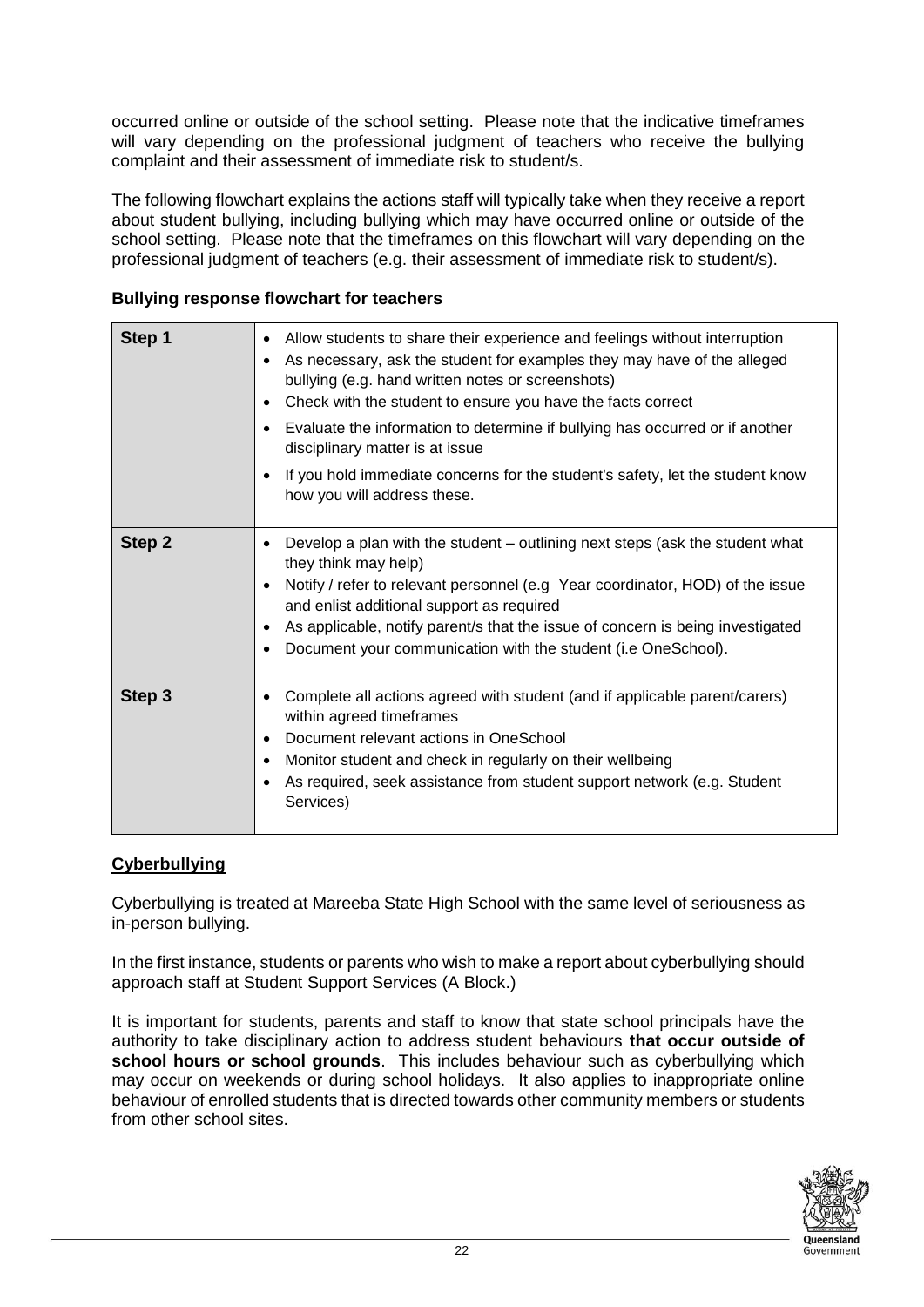Parents and students who have concerns about cyberbullying incidents occurring during school holidays can seek assistance through the [Office of the e-Safety Commissioner](https://www.esafety.gov.au/) or the Queensland Police Service.

Parents or other stakeholders who engage in inappropriate online behaviour towards students, staff or other parents may be referred to the Office of the e-Safety Commissioner and/or the Queensland Police Service.

#### **Cybersafety and Reputation Management (CRM)**

The Department of Education employs a team to assist in maintaining departmental cybersafety processes. This team provides **direct support for schools** to respond to concerns of inappropriate online behaviour and misuse of information and communication technology.

The team also provides a quide for parents with important information about cybersafety and cyberbullying, and suggestions about what parents/carers can do if their child is a target or responsible for inappropriate online behaviour.

#### **Student Intervention and Support Support Services**

Mareeba State High School recognises the need to provide support to all students involved in incidents of bullying, including cyberbullying.

Students who have been subject or witness to bullying have access to a range of internal support staff, as identified in the Student Support Services table outlined on page  $11 - 12$ .

Students are, however, also encouraged to approach any staff member with whom they feel comfortable sharing their concerns, regardless of their role in the school. As noted on the flowchart on page 23, all staff at Mareeba State High School are familiar with the response expectations to reports of bullying, and will act quickly to ensure students' concerns are addressed. Depending on the nature of the reported bullying incident, a formal plan of action may be developed and documented to support the implementation of strategies to assist the student.

Students who engage in bullying behaviours towards others will also be provided with support to assist them to use more socially acceptable and appropriate behaviours in their interactions. This includes counselling, social development programs, referral to mental health services or involvement in a restorative justice strategy. As noted above, school disciplinary measures may also be used to reinforce the seriousness with which the community takes all incidents of bullying. These measures may include withdrawal from social events or celebrations or more severe consequences such as suspension or exclusion from school.

#### **Appropriate use of social media**

The internet, mobile phones and social media provide wonderful opportunities for students to network and socialise online. While these technologies provide positive platforms for sharing ideas, they also have the potential to cause pain and suffering to individuals, groups or even whole communities.

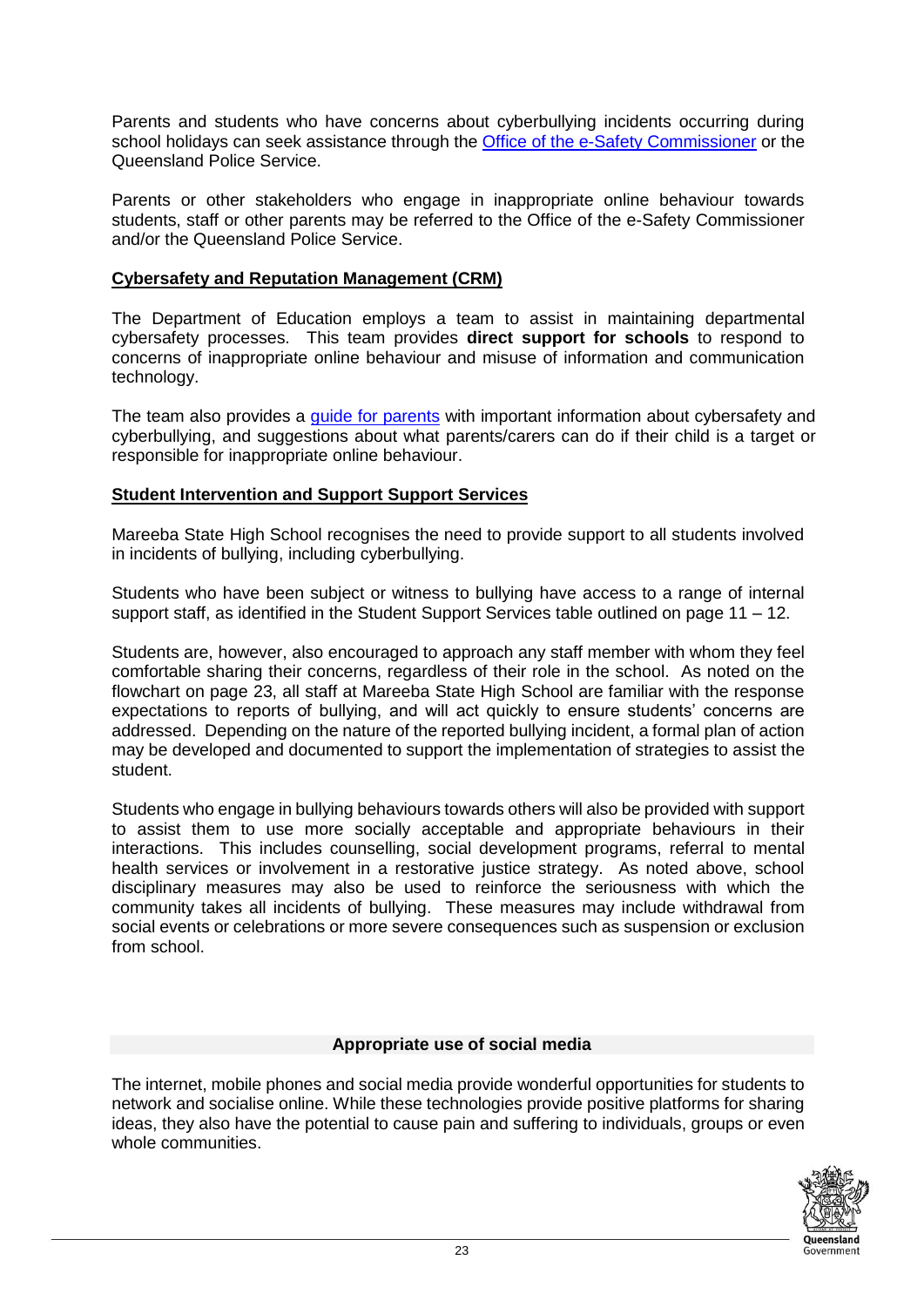It's important to remember that sometimes negative comments posted about the school community have a greater impact than expected. This guide offers some information about how to use social media in relation to comments or posts about the school community. Reputations of students, teachers, schools, principals and even parents can be permanently damaged — and in some cases, serious instances of inappropriate online behaviour are dealt with by police and the court system.

Being aware of a few simple strategies can help keep the use of social media positive and constructive:

- Before you post something online, ask yourself if the community or individual really need to know. Is it relevant, positive and helpful?
- Remember that what you post online is a direct reflection of who you are. People will potentially form lasting opinions of you based on what you post online.
- Be a good role model. If things get heated online consider logging out and taking a few moments to relax and think. Hasty, emotive responses could inflame situations unnecessarily.
- Be mindful when commenting, try to keep general and avoid posting anything that could identify individuals.
- A few years ago parents may have discussed concerns or issues with their friends at the school gate. Today with the use of social media, online discussions between you and your close friends can very quickly be shared with a much wider audience, potentially far larger than intended.
- Taking a few moments to think about the content you are about to post could save upset, embarrassment, and possible legal action.
- As a parent you have a role in supervising and regulating your child's online activities at home and its impact on the reputation and privacy of others. Parents are their child's first teachers — so they will learn online behaviours from you.

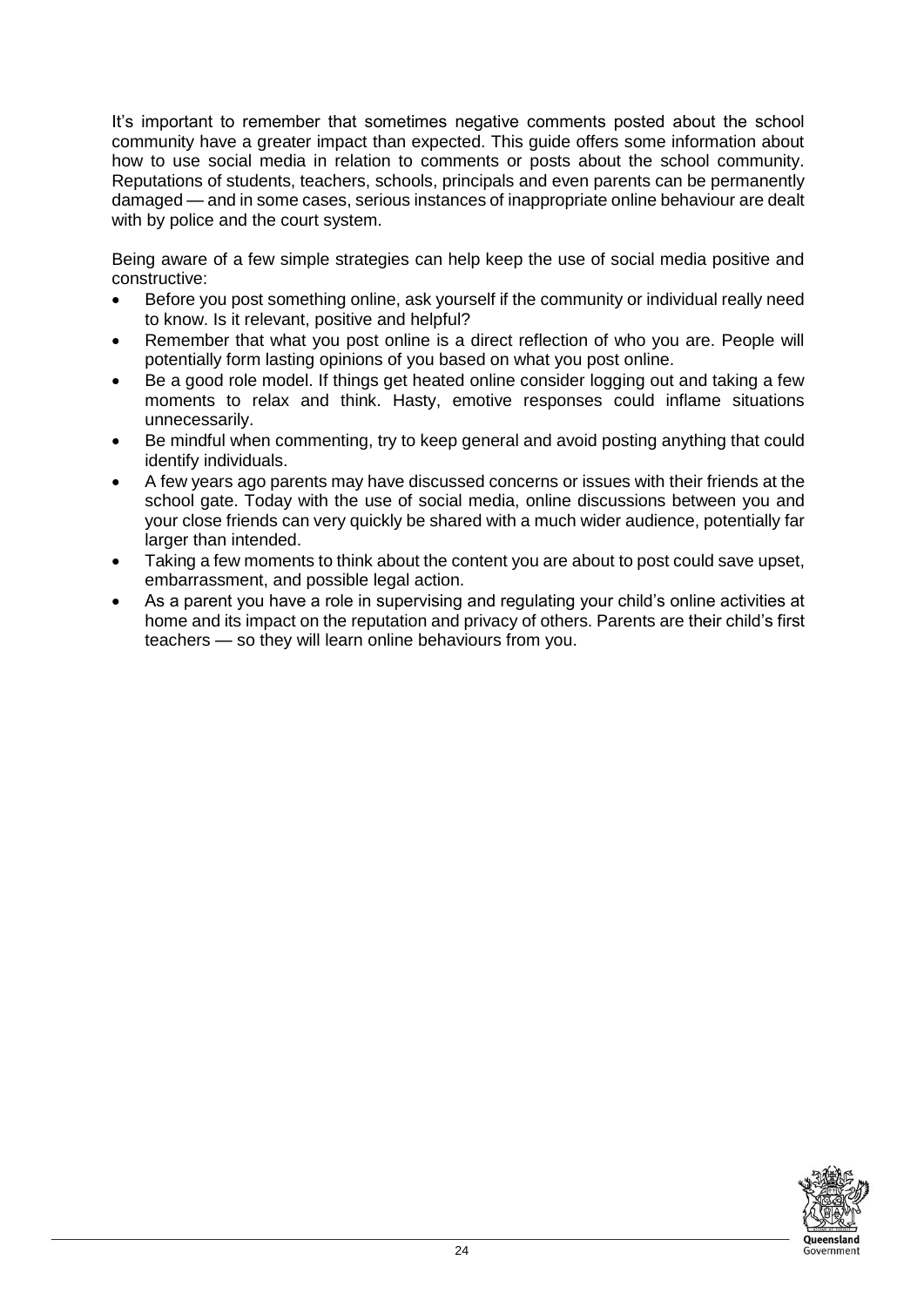#### **Is it appropriate to comment or post about schools, staff or students?**

Parental and community feedback is important for schools and the department. If you have a compliment, complaint or enquiry about an issue at school, the best approach is to speak directly to the school about the matter, rather than discussing it in a public forum.

While many schools use social media to update parents of school notices, the department prefers that parents contact schools directly with a compliment, complaint or enquiry due to privacy considerations.

If you have raised an issue with a school or know that another person has, consider refraining from discussing those details on social media, particularly the names of anyone involved.

Keep comments calm and polite, in line with the expectations outlined on page 9. If you encounter negative or derogatory content online which involves the school, hinders a child's learning and/or affects the school community at large, please contact the school principal.

#### **Possible civil or criminal ramifications of online commentary**

A serious instance of inappropriate online behaviour may constitute a criminal offence and become a police matter. For example, online content may substantiate the offence of 'using a carriage service to menace, harass or cause offence' (Criminal Code Act 1995 (Cth) s. 474.17). School staff may contact their union or obtain personal legal advice if they feel that online content seriously impacts their reputation. Defamatory online content may give rise to litigation under the Defamation Act 2005 (Qld).

#### **What about other people's privacy?**

If you upload photos of your children, be mindful of who might be in the background. You might be happy to share your child's successes with your friends and family via social media, but some parents are not. If you are tagging or naming students, consider that other parents may not want their child's name attached to images online.

#### **What if I encounter problem content?**

Taking the following steps may help resolve the issue in a constructive way:

- refrain from responding
- take a screen capture or print a copy of the concerning online content
- if you consider problem content to be explicit, pornographic or exploitative of minors, you should keep a record of the URL of the page containing that content but NOT print or share it. The URL can be provided to the school principal, or police, as needed for escalation of serious concerns
- block the offending user
- report the content to the social media provider.

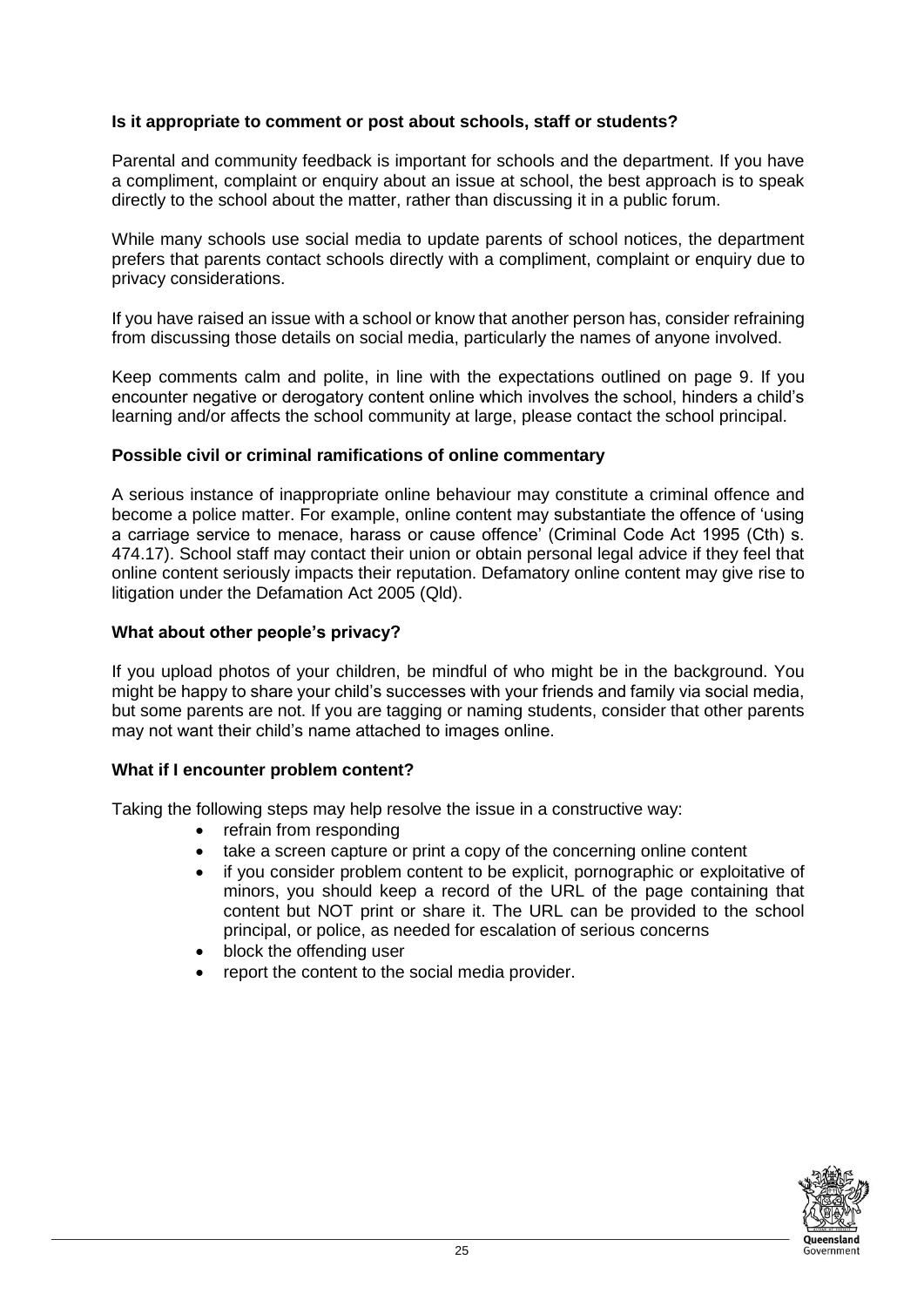## Restrictive Practices

It is anticipated that most instances of risky behaviour can be de-escalated and resolved quickly (please see the following section on the management of **Critical Incidents** on pages 27-28).

In some rare situations, where there is immediate risk of physical harm to the student or other people, and when all other alternative strategies have failed to reduce the risk, it may be necessary for staff to use restrictive practices. Restrictive practices in this instance include the use of physical restraint, seclusion, containment and clinical holding. School staff may use such strategies where:

- a) the student is behaving in a way that poses an immediate foreseeable risk of harm to themselves or others;
- b) the seclusion or physical restraint is reasonable\* in all the circumstances as a response to the student's behaviour and
- c) there is no less restrictive measure available to respond to the student's behaviour in the circumstances.

| <b>Physical</b><br>restraint | The use of physical force to prevent, restrict or subdue movement of a<br>student's body or part of their body.                                                                                                                                                                                                                                                                                    |
|------------------------------|----------------------------------------------------------------------------------------------------------------------------------------------------------------------------------------------------------------------------------------------------------------------------------------------------------------------------------------------------------------------------------------------------|
| <b>Seclusion</b>             | The solitary confinement of a student in a room or area from which their<br>exit is prevented by a barrier or another person.                                                                                                                                                                                                                                                                      |
| <b>Containment</b>           | Planned restrictive practice that involves a single student in a room or<br>area for the purpose of engaging in learning. The room is secured by a<br>fob or similar system (or other mechanism) and the student's free exit<br>is impeded. The student is always accompanied in the room by at least<br>one adult.                                                                                |
| <b>Clinical</b><br>holding   | Planned restrictive practice that occurs when staff employ pre-arranged<br>strategies and methods (of physical restraint) that are necessary and in<br>the best interests of the student, based upon an assessed need and<br>agreed in advance in order to provide essential healthcare or personal<br>care. Clinical holding is prescribed by the appropriately qualified health<br>professional. |

The various forms of restrictive practice noted above are defined as follows:

\*to be considered "reasonable", the seclusion or physical restraint must be:

a) proportionate to the risk of harm

- b) discontinued once the risk of harm has dissipated, and
- c) respectful of the student's dignity.

Examples of physical restraint that might be "reasonable" in the circumstances would be:

- a) using manual guidance to prevent a student running onto a busy road
- b) holding a student to prevent them physically attacking someone, or
- c) holding a student's hand to prevent repetitive, serious self-injurious behaviour.

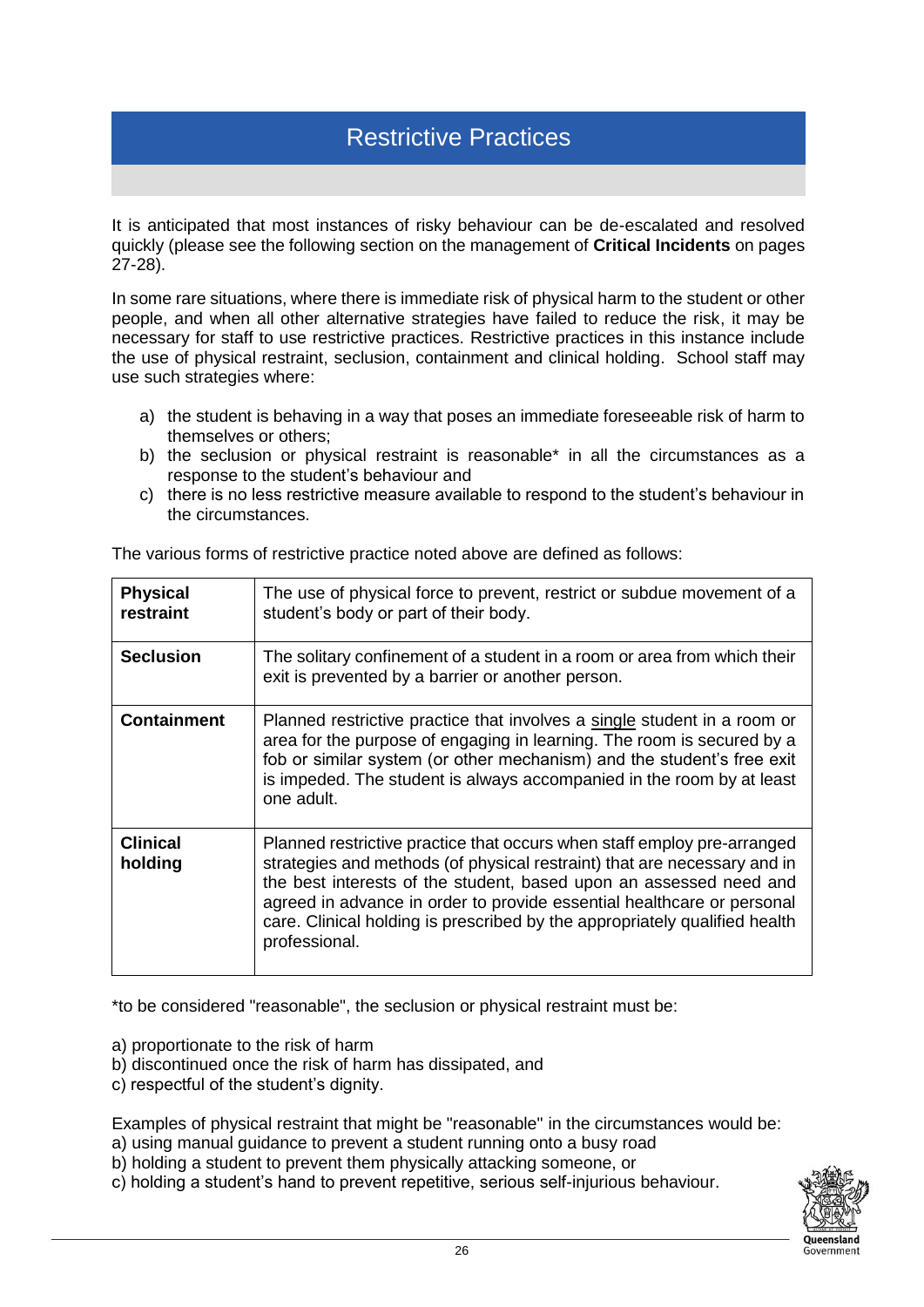This approach is in line with the Department of Education's **Restrictive practices procedure**, which has been developed for the protection of everyone's human rights, health, safety and welfare.

Very rarely restrictive practices will be planned and staff will employ, when necessary, prearranged strategies and methods (e.g. of physical restraint) which are based upon behaviour risk assessment and are recorded in advance. This planned use of strategies will only be utilised where there is foreseeable immediate risk consistent with the **Restrictive practices procedure**.

Seclusion will not be used as a planned response and will only be used in serious circumstances for managing an unforeseeable situation in an emergency. It will be used for the shortest time possible and in a safe area that presents no additional foreseeable risk to the student. In such emergencies, a staff member will observe the student at all times and seclusion will cease as soon as possible.

Following the use of any restrictive practice, a focused review will be undertaken to reflect on the use of the practice and determine what steps will be undertaken to manage a similar situation in the future.

All incidents of restrictive practices will be recorded and reported on OneSchool.

## Critical Incidents

It is important that all school staff have a consistent understanding of how to respond to escalated student behaviour that seriously endangers the student or others. This consistency ensures that appropriate actions are taken to ensure that both students and staff are kept safe.

A critical incident is defined as an occurrence that is sudden, urgent, and usually unexpected, or an occasion requiring immediate action (e.g. in the community, on the road). The aim in these situations is to bring the escalated behaviour of the student under rapid and safe control. It is not a time to attempt to discipline the student; it is a crisis management period only.

Staff should follow the documented plan for any student involved in regular critical incidents, which should be saved and available for staff to review in OneSchool.

The summary on the following page describes a number of basic defusing techniques for unexpected critical incidents.

It is not intended as a flowchart of specific steps, given the individual circumstances of each situation.

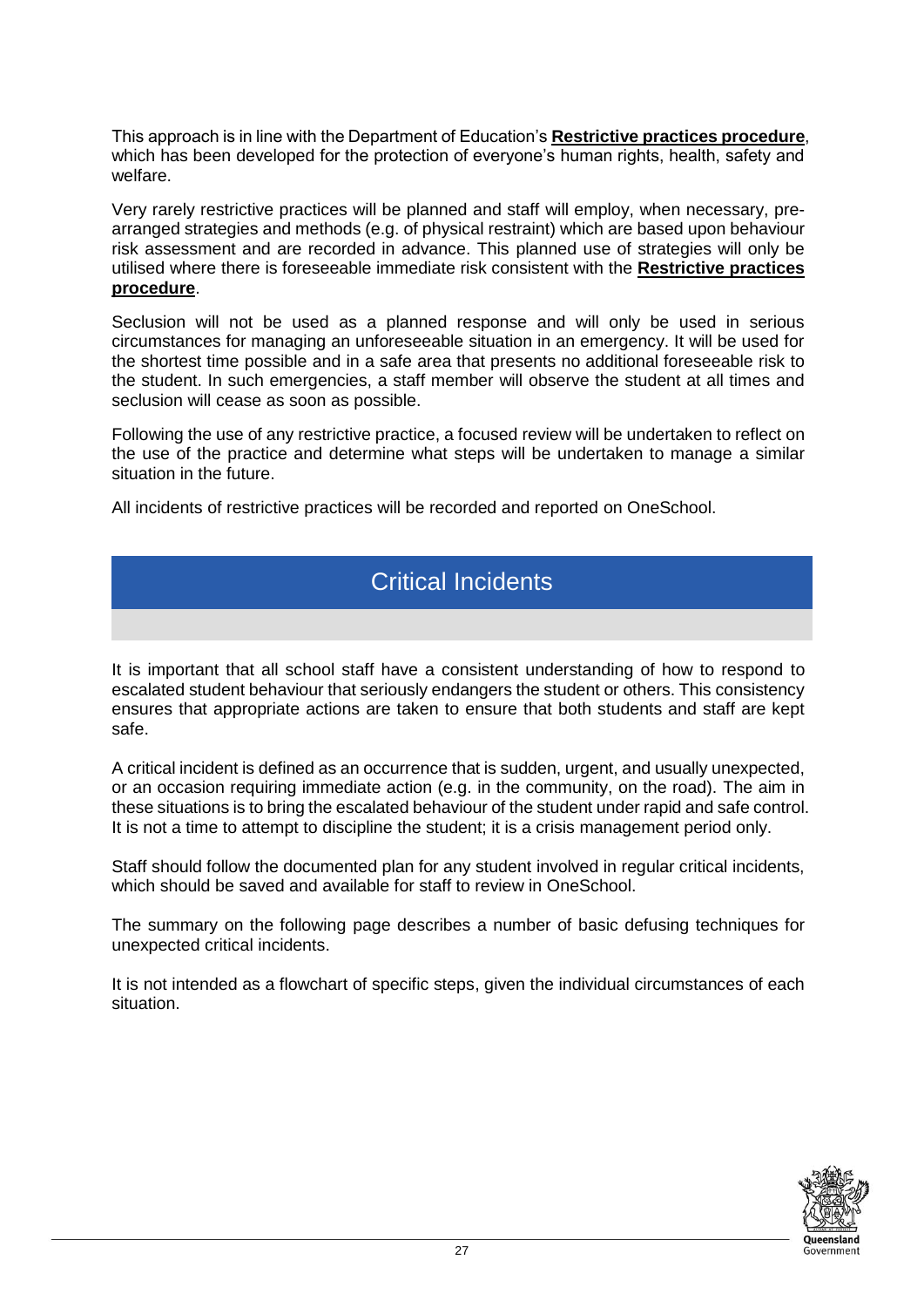| Actions to avoid using when<br>problem behaviour occurs                                 | Actions likely to de-escalate problem behaviour<br>and lead to more positive outcomes                               |
|-----------------------------------------------------------------------------------------|---------------------------------------------------------------------------------------------------------------------|
| Shouting                                                                                | Model the behaviour you want students to adopt -<br>use a calm, measured tone                                       |
|                                                                                         | Speak privately to the student/s where possible,<br>speak calmly and respectfully,                                  |
| <b>Sudden movements</b>                                                                 | Approach the student in a non-threatening manner<br>- move slowly and deliberately toward the problem<br>situation. |
| Cornering the student                                                                   | Keep a reasonable distance                                                                                          |
| Moving into the student's space                                                         | Establish eye level position                                                                                        |
| Touching or grabbing the student                                                        | Minimise body language,                                                                                             |
|                                                                                         | Withdraw if the situation escalates                                                                                 |
| <b>Becoming</b><br>defensive,<br>communicating<br>and<br>anger<br>frustration           | Use a serious measured tone - choose your<br>language carefully                                                     |
|                                                                                         | Stay calm and controlled, avoid responding<br>emotionally.                                                          |
| Sarcasm                                                                                 | Be matter of fact & avoid humiliating the student                                                                   |
|                                                                                         | Be brief, stay with the agenda, acknowledge<br>cooperation                                                          |
| Remember, if the student starts displaying the appropriate behaviour, acknowledge their |                                                                                                                     |

positive choice .

Debrief: At an appropriate time (i.e. when the student is calm and receptive to discussion) help the student to identify the sequence of events that led to the unacceptable behaviour, discuss the choices (positive as well as negative) that the student made in this situation, and identify more positive options if similar situations occur in the future.